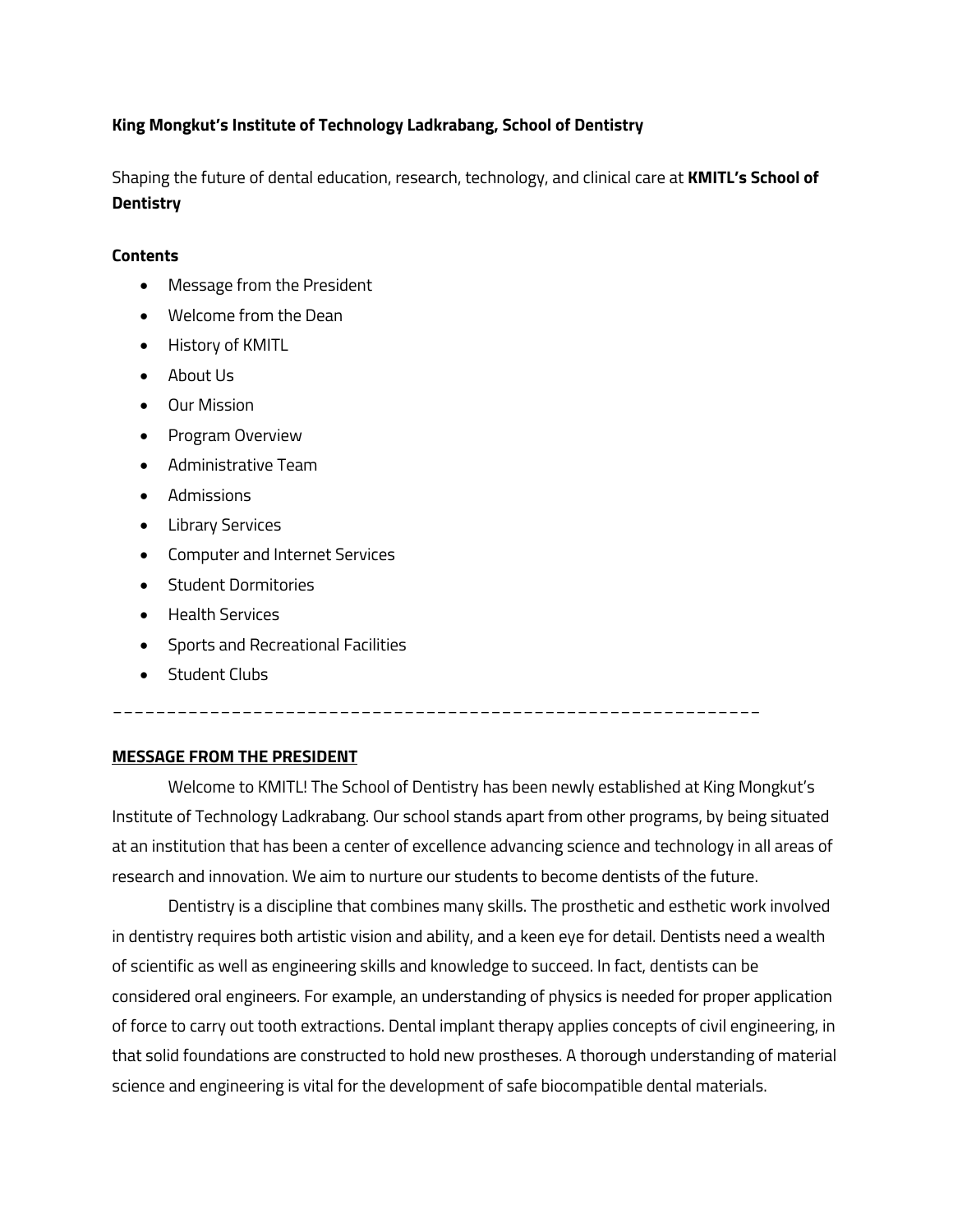Many medical technologies in use today are sophisticated and advanced, but most are imported from Western countries. It is our priority to train dental students who can glean valuable insights from existing technologies and apply them toward the development of new and improved designs. This is the vision of our School of Dentistry at King Mongkut's Institute of Technology Ladkrabang: commitment to fostering the dentists of the future.

We look forward to welcoming all new students to our campus, to join us in transforming the future of dentistry.

**Professor Dr. Suchatvee Suwansawat President King Mongkut's Institute of Technology Ladkrabang**

\_\_\_\_\_\_\_\_\_\_\_\_\_\_\_\_\_\_\_\_\_\_\_\_\_\_\_\_\_\_\_\_\_\_\_\_\_\_\_\_\_\_\_\_\_\_\_\_\_\_\_\_\_\_\_\_\_\_\_\_

#### **WELCOME FROM THE DEAN**

Welcome to the School of Dentistry at King Mongkut's Institute of Technology Ladkrabang! Here we aim to transform the future. We believe that education and innovation in science and technology are the driving forces behind our nation's development. Our institute aspires to create an environment that stimulates innovation and progress, and emphasizes dynamic collaborations across all disciplines. In leading a profession braced for unprecedented changes, we support our faculty and students to propel breakthroughs in oral healthcare and technologies.

Our students are strongly driven and self-motivated and infused with the urge to acquire and integrate knowledge during their years here and beyond. We strive to provide them with training and skills of multidisciplinary scope to empower them to become dental leaders of the future. As leaders, they will have the ability to practice with compassion and responsibility and apply their integrated knowledge towards tackling challenges in a changing world. Our Faculty is dedicated to laying the groundwork for our institute to become a preeminent center for dental, academic and community services, reaching the national as well as international spheres.

The tools are in our hands to carry out our vision of the future.

**Associate Professor Araya Phonghanyudh D.D.S. Ph.D.**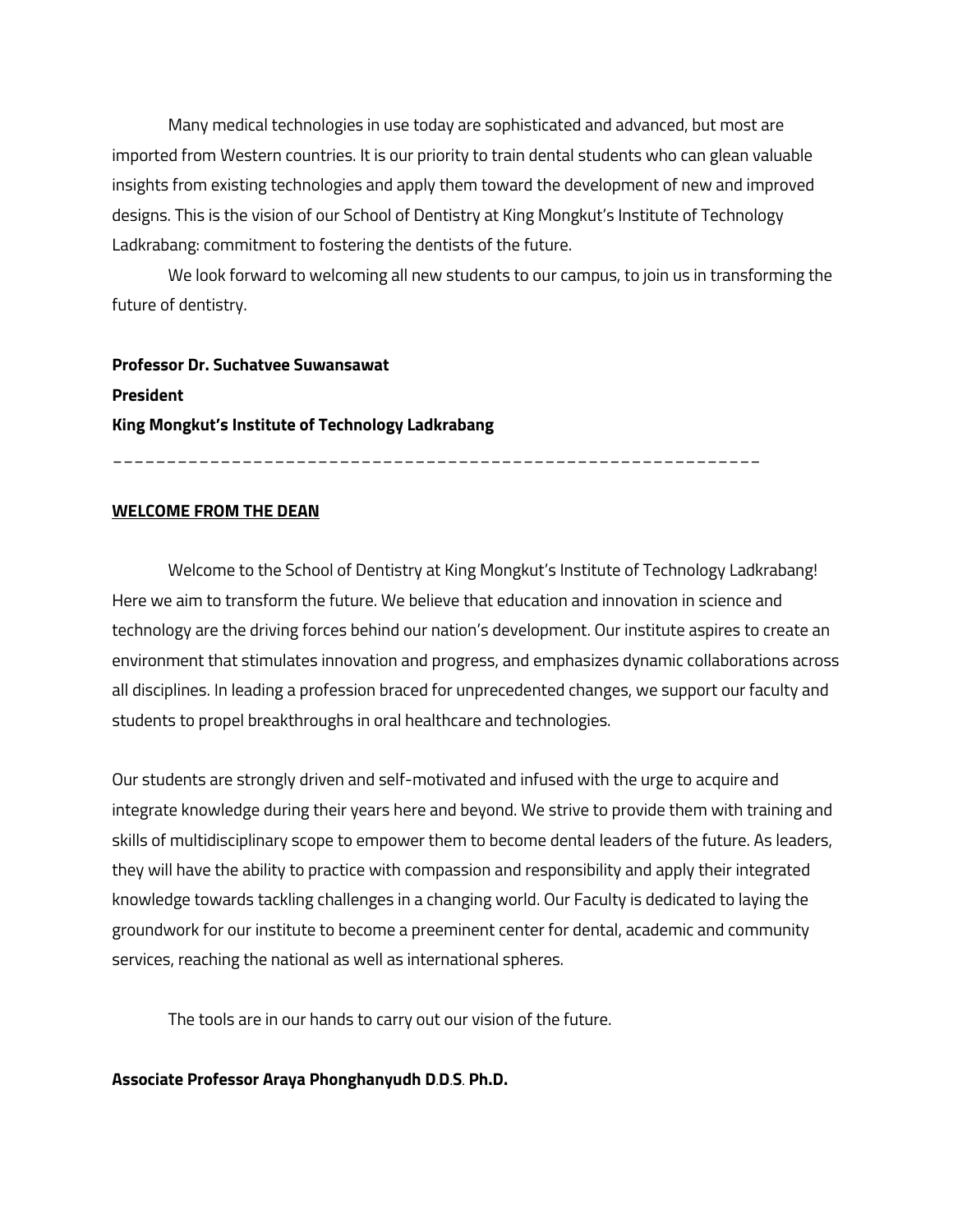# **Dean School of Dentistry, King Mongkut's Institute of Technology Ladkrabang**

\_\_\_\_\_\_\_\_\_\_\_\_\_\_\_\_\_\_\_\_\_\_\_\_\_\_\_\_\_\_\_\_\_\_\_\_\_\_\_\_\_\_\_\_\_\_\_\_\_\_\_\_\_\_\_\_\_

### **HISTORY OF KMITL**

KMITL was originally established as the Nondhaburi Telecommunications Training Center on August 24, 1960 with academic cooperation from the Government of Japan. The name was later changed to the Nondhaburi Institute of Telecommunications under the Colombo Plan in 1964.

The King Mongkut's Institute of Technology Act in 1971 founded KMITL as the merger of three technical colleges: Nondhaburi Institute of Telecommunications, North Bangkok Technical College, and Thonburi Technical College. That same year, the Nondhaburi Institute of Telecommunications, also known as King Mongkut's Institute of Technology at Nonhaburi Campus, was relocated to the district of Ladkrabang in Bangkok. The new campus was called the "Chao Khun Taharn Ladkrabang Campus." In 1972, the Nondhaburi Institute of Telecommunications became the Faculty of Engineering. Later that year, the College of Design and Construction in the Bangplad district was also transformed into the Faculty of Architecture affiliated with KMITL.

In 1986, KMITL was officially instated as a public university under the King Mongkut's Institute of Technology Act, which regulates the university's governance, administration and operation. Like the other public universities in Thailand, KMITL is a governmental agency under the supervision of the former Ministry of University Affairs, which merged with the Ministry of Education on July 7, 2003. At present, like other public or autonomous universities KMITL is under the supervision of the Commission on Higher Education affiliated with the Ministry of Education.

The name of the institute was derived from the name of King Rama IV. The royal grand crown seal was graciously allowed to be used as the emblem of the institute. The name "Chao Khun Taharn" is used in honor of Chao Phya Surawong Waiyawat (Won Boonnak), whose heiress, Liam Prot Pitaya Payat, donated her own land to establish the institute. The Faculty of Industrial Education and Science was established in 1977 to offer fundamental courses for all faculties, to provide education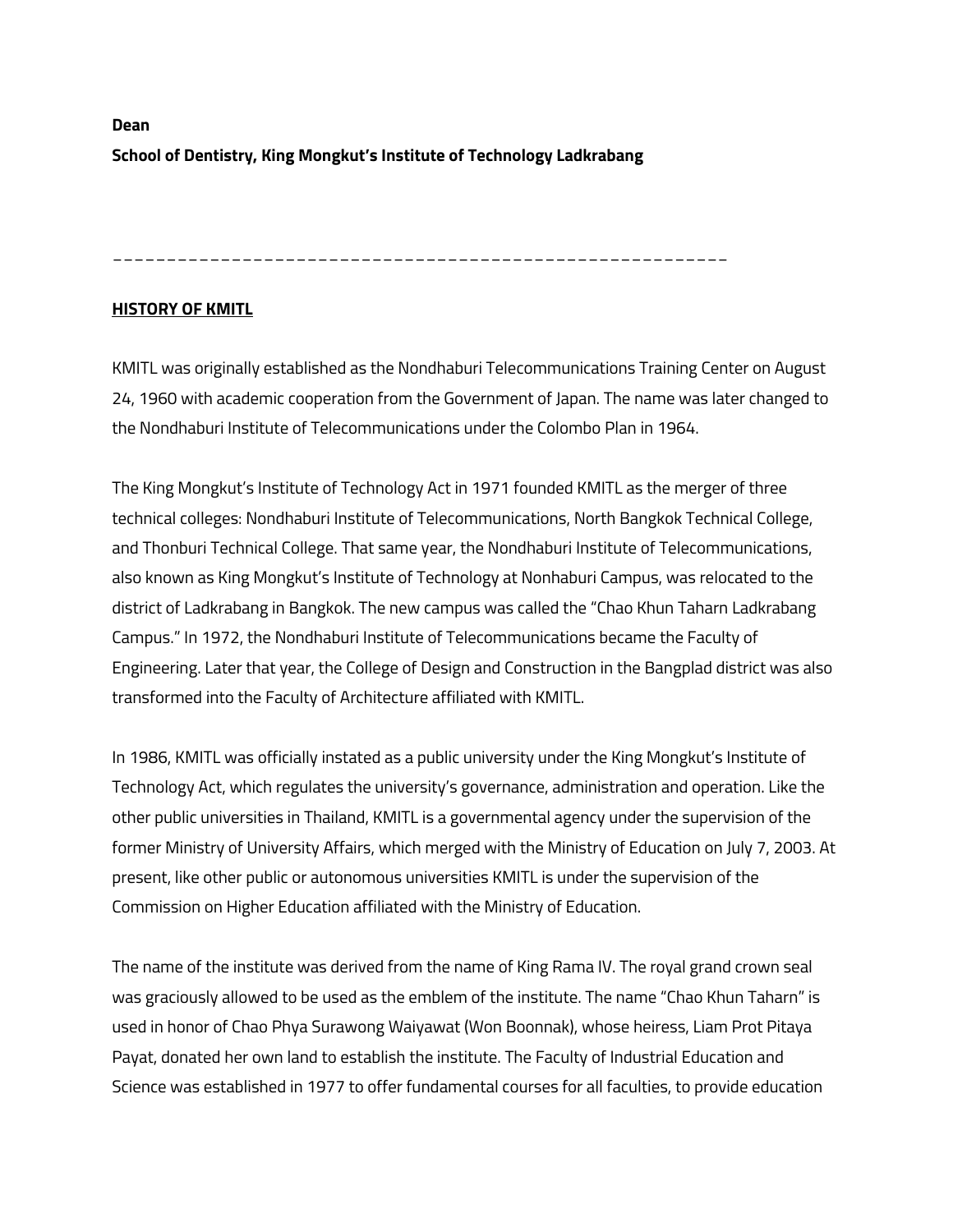and to promote scientific research. In 1979, the Chao Khun Taharn Agricultural College, affiliated with the Department of Vocational Education of the Ministry of Education, was transferred to KMITL and became the Faculty of Agricultural Technology. The Computer Research and Service Center and the School of Graduate Studies were founded in 1981 and 1986, respectively. In 1988, the Faculty of Industrial Education and Science was divided into two faculties: the Faculty of Industrial Education and the Faculty of Science. The Central Library was founded in 1991. In 1995, KMITL opened its first remote campus in Chumphon Province with 1,800 hectares of land in order to support the development of industry in the southern part of Thailand.

As information technology rose in importance in our increasingly globalized and competitive world, the Faculty of Information Technology was founded in 1996 with the aim of providing higher education and research programs. The department of Agricultural Industry within the Faculty of Agricultural Technology was endorsed to become the Faculty of Agroindustry in 2000.

Additionally, there have been several academic collaborations between King Mongkut's Institute of Technology Ladkrabang and the Japanese government since the signing of the Memorandum of Understanding (MOU) in 1960, such as the following:

#### **Collaboration 1: December 12, 1978**

This agreement started Japanese technical cooperation in the fields of computer science, solid-state electronics and electrical engineering, leading to the establishment of the current Electronics Research Center in the Faculty of Engineering.

### **Collaboration 2: December 15, 1987**

This agreement started Japanese technical cooperation in the fields of telecommunications, broadcasting, data communication and mechanical engineering in the period of 1988 – 1993. Many Japanese experts were dispatched to KMITL to participate in collaborative research. This agreement also led to the initiation of faculty and student exchange programs between KMITL and both official and private organization in Japan.

#### **Collaboration 3: October 1, 1992**

This agreement began the Pan-Pacific Regional Telecommunications Network Experiment and Research by Satellite, known as the PARTNERS project, as a collaboration between KMITL and the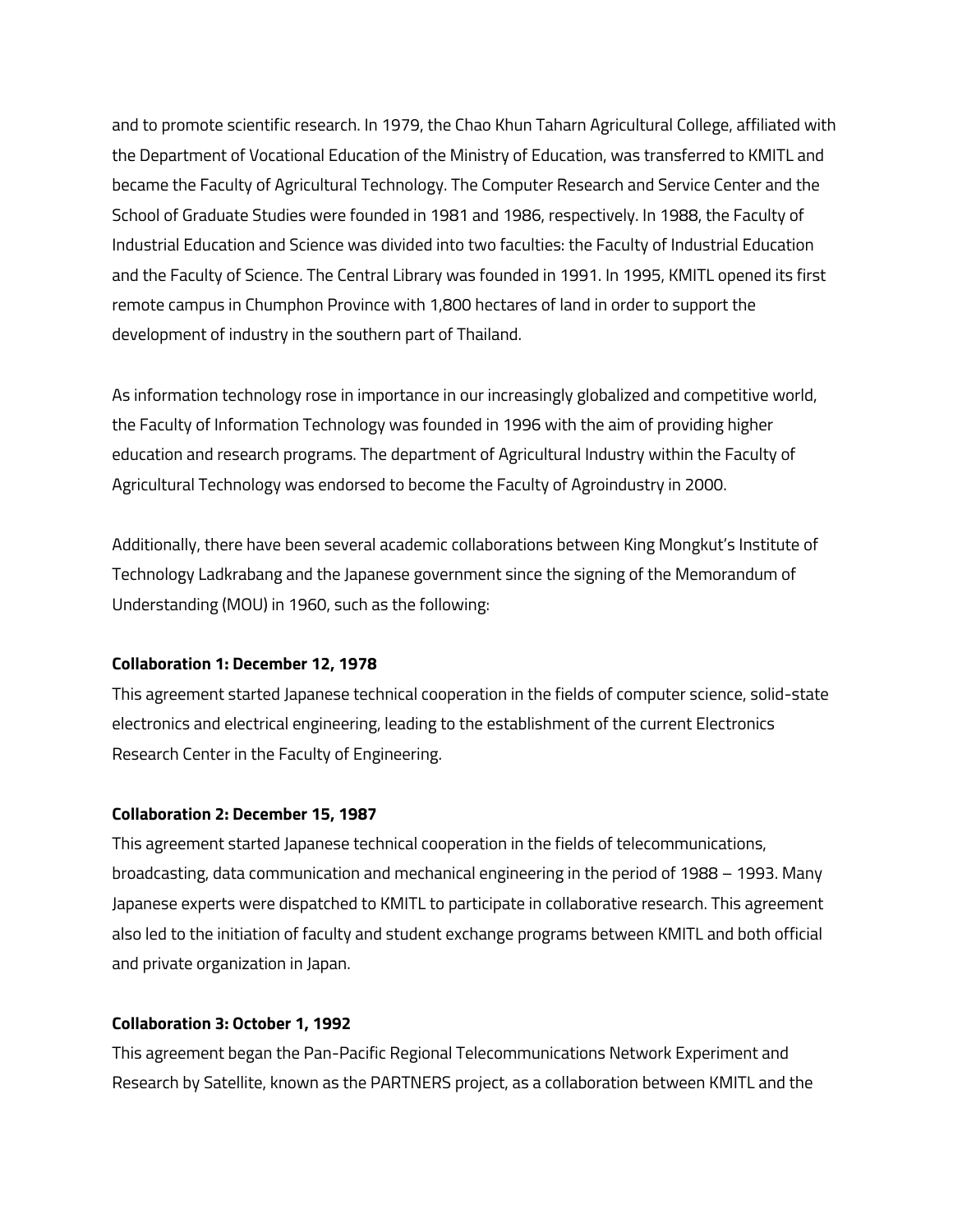Ministry of Posts and Telecommunications of Japan (MPT). This project carried out international experiments using satellite communications, organized by MPT in collaboration with Japanese institutions including the National Institute of Information and Communications Technology (NICT), formerly the Communications Research Laboratory (CRL); National Space Development Agency (NASDA); and National Institute of Multimedia Education (NIME). The project was successfully concluded at the end of March 1996. The new POST-PARTNERS project soon followed to promote international cooperation for space activities and to support scholars working the fields of education, health, and environment surveillance. Though the POST-PARTNERS project was successfully concluded in March 2002, the international network for research and development in these areas is still active.

#### **Collaboration 4: July 25, 1997**

This agreement established the Research Center for Communications and Information Technology (ReCCIT) with technical cooperation from the Japanese government. Though the collaboration was successfully concluded in September 2002, ReCCIT has since become one of the research centers of excellence at KMITL in the major fields of information and communication technology.

Two new research centers of excellence, focused on nanotechnology and data storage technology, were founded in 2007 in collaboration with the National Science and Technology Development Agency (NSTDA) and the Ministry of Science and Technology (MOST) of Thailand. The mission of these centers is to provide higher education and advance research and knowledge in their respective technical fields.

Since the establishment of KMITL in 1960, grand exhibitions of research and development at KMITL have been organized five times, in June 1976, June 1983, June 1987, July 1996, and November 2006. Their Majesties the King, Queen, and Her Royal Highness Princess Maha Chakri Sirindhorn graciously opened these grand exhibitions and showed great interest in the various research and development results of KMITL.

\_\_\_\_\_\_\_\_\_\_\_\_\_\_\_\_\_\_\_\_\_\_\_\_\_\_\_\_\_\_\_\_\_\_\_\_\_\_\_\_\_\_\_\_\_\_\_\_\_\_\_\_\_\_\_\_\_\_\_\_

#### **ABOUT US**

Welcome to KMITL, "the world master of innovation." We believe that education and innovation in science and technology are the driving forces behind our nation's development. The new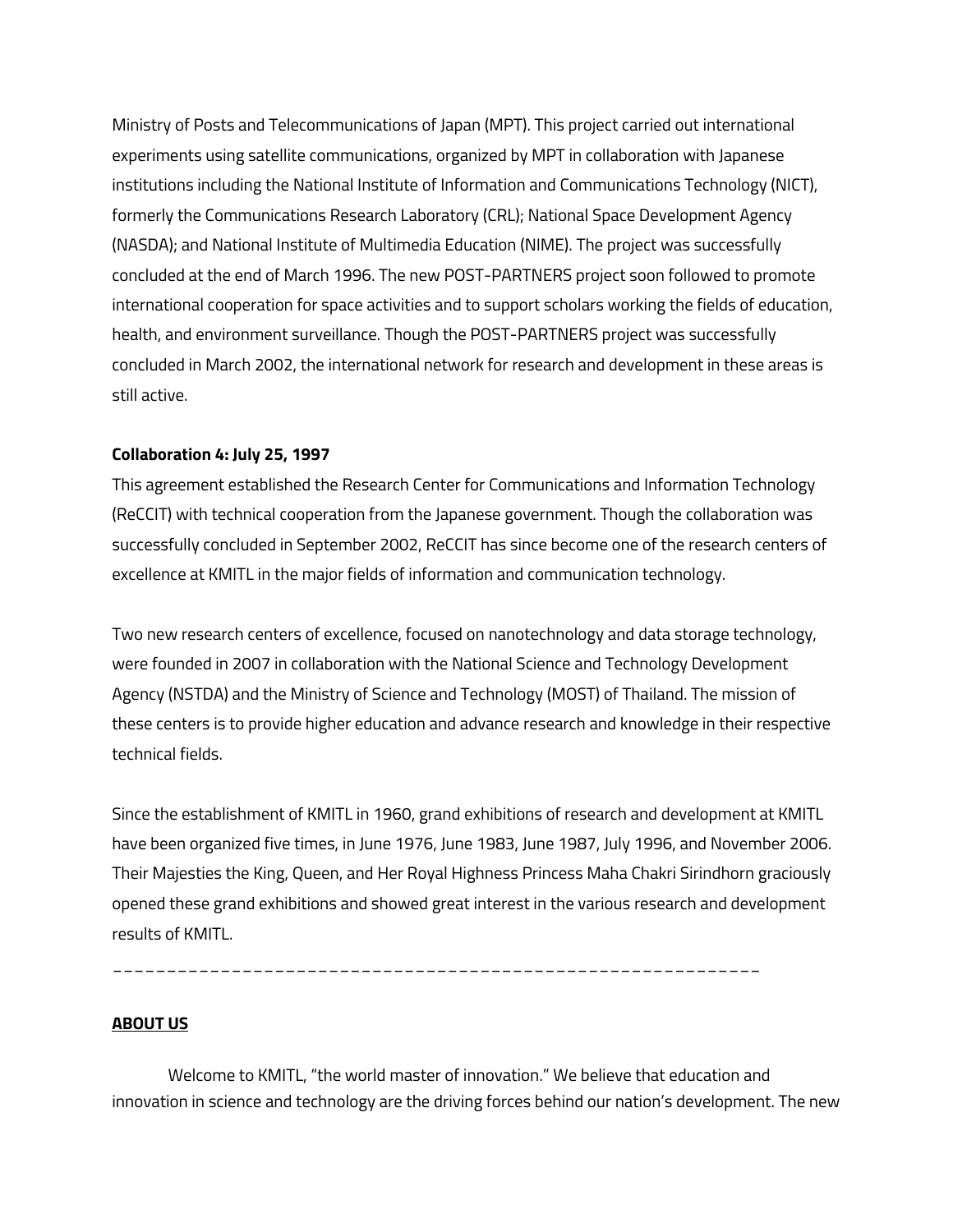School of Dentistry follows the mission of the institute in focusing on advancing innovation and digital technology and fostering multidisciplinary skills and knowledge. We strive to empower students to become dental leaders of the future.

**School** 

The School of Dentistry is committed to providing equitable oral healthcare for all. We aim to develop innovations that directly address people's needs and promote sustainable dental services for the community.

Join us in exploring the "new frontiers of innovation in dentistry."

\_\_\_\_\_\_\_\_\_\_\_\_\_\_\_\_\_\_\_\_\_\_\_\_\_\_\_\_\_\_\_\_\_\_\_\_\_\_\_\_\_\_\_\_\_\_\_\_\_\_\_\_\_\_\_\_\_\_\_\_

### **OUR MISSION**

### **Core Values**

- § **Disruptive Dentistry**
	- o Revolutionizing dentistry in the new century
- § **Empathy-Based Innovation**
	- o Creating innovations devoted to user needs
- § **Nurturing Our Community**
	- o Building health literacy for a sustainable society
- § **Transformative Leadership**
	- o Preparing graduates to become pioneers of the future

### **Vision**

Transforming the future of dentistry through multidisciplinary research, innovation, and education

### **Mission**

The rigorous academic environment at KMITL encourages both students and faculty to strive for excellence in all areas of research, innovation, and healthcare.

Our mission includes the following aims:

- **1) Impactful Research and Innovations**
	- § To drive dental research and innovation through a multidisciplinary approach to support the sustainability and progress of society
- **2) Disruptive and Transformative Dentists**
	- **•** To provide an integrative education for students to become dental trailblazers ready to advance the frontiers of technology
- **3) Empathy-Based Innovations**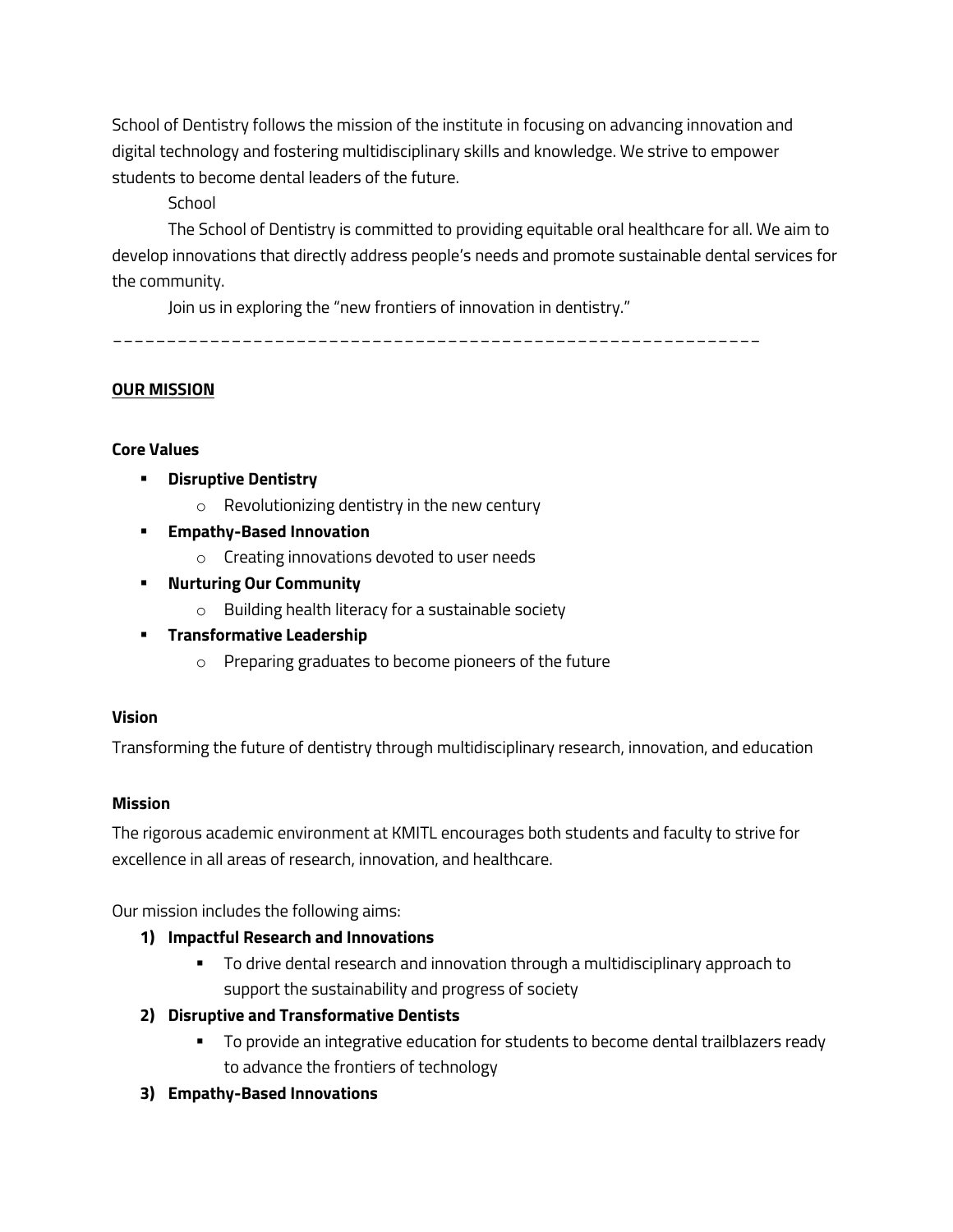■ To create innovations in healthcare tailored to suit population needs

# **4) Resilience and self-sustainability**

- § To leverage our integrative knowledge in fluid responses to crises and change
- **5) Excellent Dental Services**
	- § To achieve excellence in academic and community services and become the region's top-tier dental institute and medical hub of ASEAN
- **6) Promoting Thai Arts and Culture**

### **PROGRAM OVERVIEW**

 The 6-year DDS curriculum emphasizes creative and critical thinking, communication and collaboration, digital literacy, and interpersonal and cultural competency skills important for effective healthcare delivery and overall career advancement. Small group activities help students build skills in teamwork, leadership, and group decision-making and problem-solving. Students will gain knowledge in research methodology essential for creating innovations that serve the greater community.

## **Philosophy**

 To produce dentists equipped with broad knowledge in oral health science, medical science and technology, who are able to integrate these knowledges in managing oral health care with critical judgement. Our dentists are trained in systems and creative thinking to initiate research and innovation that aim to resolve current problems in dentistry and dental services, with the ultimate goal of improving people's health and quality of life. Our graduates also cultivate 21<sup>st</sup> Century Life and Career Skills.

### **Program approval and endorsement**

- The program was endorsed by the Curriculum Development Committee of Faculty of Dentistry at its  $4<sup>th</sup>$  meeting on 6<sup>th</sup> January 2021.

- The program was endorsed by the Academic Committee of KMITL at its meeting on 23<sup>rd</sup> February 2021.

- The program was approved by the KMITL council at its 3 $^{\text{rd}}$  meeting on 16<sup>th</sup> March 2021.
- The program has been approved by The Dental Council on 11<sup>th</sup> November 2021.

### **Program strengths**

1) Our program equips students with cross-disciplinary skills. Graduates can embark on a wide variety of impactful careers, including but not limited to clinical professionals,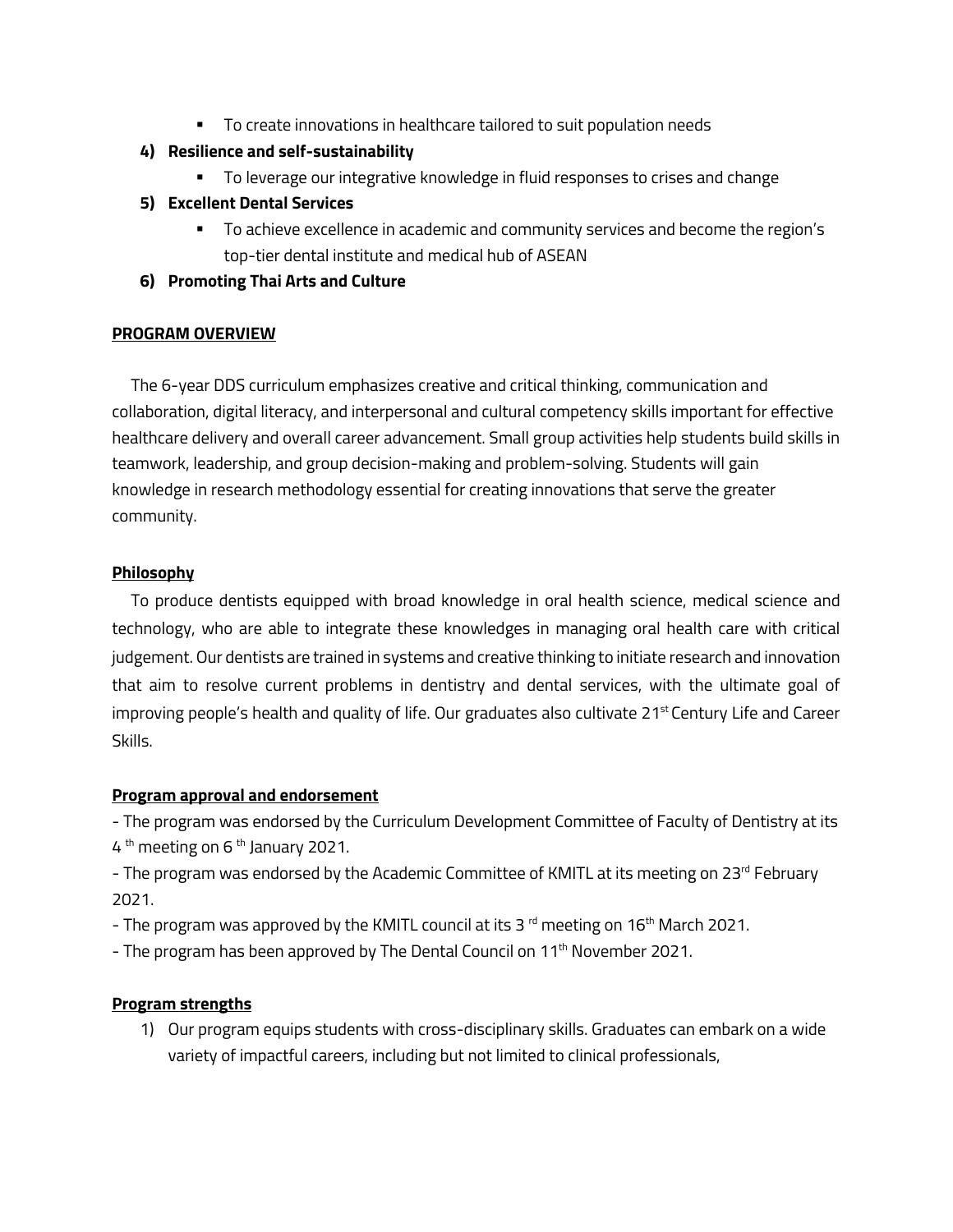innovators/researchers, academics, entrepreneurs, healthcare administrators, organizational leaders, and health consultants.

- 2) Global partnerships with international institutions provide students with opportunities for academic exchange experiences.
- 3) We foster a strongly collaborative environment, encouraging cooperation with other fields and departments for the stimulation of innovative ideas and conducting multidisciplinary research and innovation.
- 4) Students graduate with outstanding abilities to adapt to the changing world of technology and to participate as members of national and international dental professional networks.

| <b>Characteristics</b>    | <b>Strategy or activity of student</b>                                                                                                                                                                                                                                                                                                              |  |
|---------------------------|-----------------------------------------------------------------------------------------------------------------------------------------------------------------------------------------------------------------------------------------------------------------------------------------------------------------------------------------------------|--|
| Being critical thinkers   | Using interactive learning approaches by<br>embedding critical thinking and problem-<br>solving activities/exercises throughout the<br>program.<br>Assigning the research/innovation project<br>to be a compulsory activity of the program.                                                                                                         |  |
| Being innovative thinkers | Encourage the student in conducting<br>innovation projects for creating or<br>developing innovative products and<br>devices by providing knowledge and<br>practice.<br>Assigning the research/innovation project<br>to be compulsory activity of the program.<br>Collaboration with other department of<br>KMITL for obtaining research/innovation. |  |
| Comprehensive practice    | Assigning comprehensive/holistic thinking<br>practice in discussion and during seminar.<br>Embedding the process of<br>comprehensive/holistic care practice<br>throughout the program                                                                                                                                                               |  |
| Having teamwork skills    | Embedding small group activities<br>throughout the program<br>Supporting students to be leaders,<br>listener.                                                                                                                                                                                                                                       |  |

### **Development of the special characteristics of the students**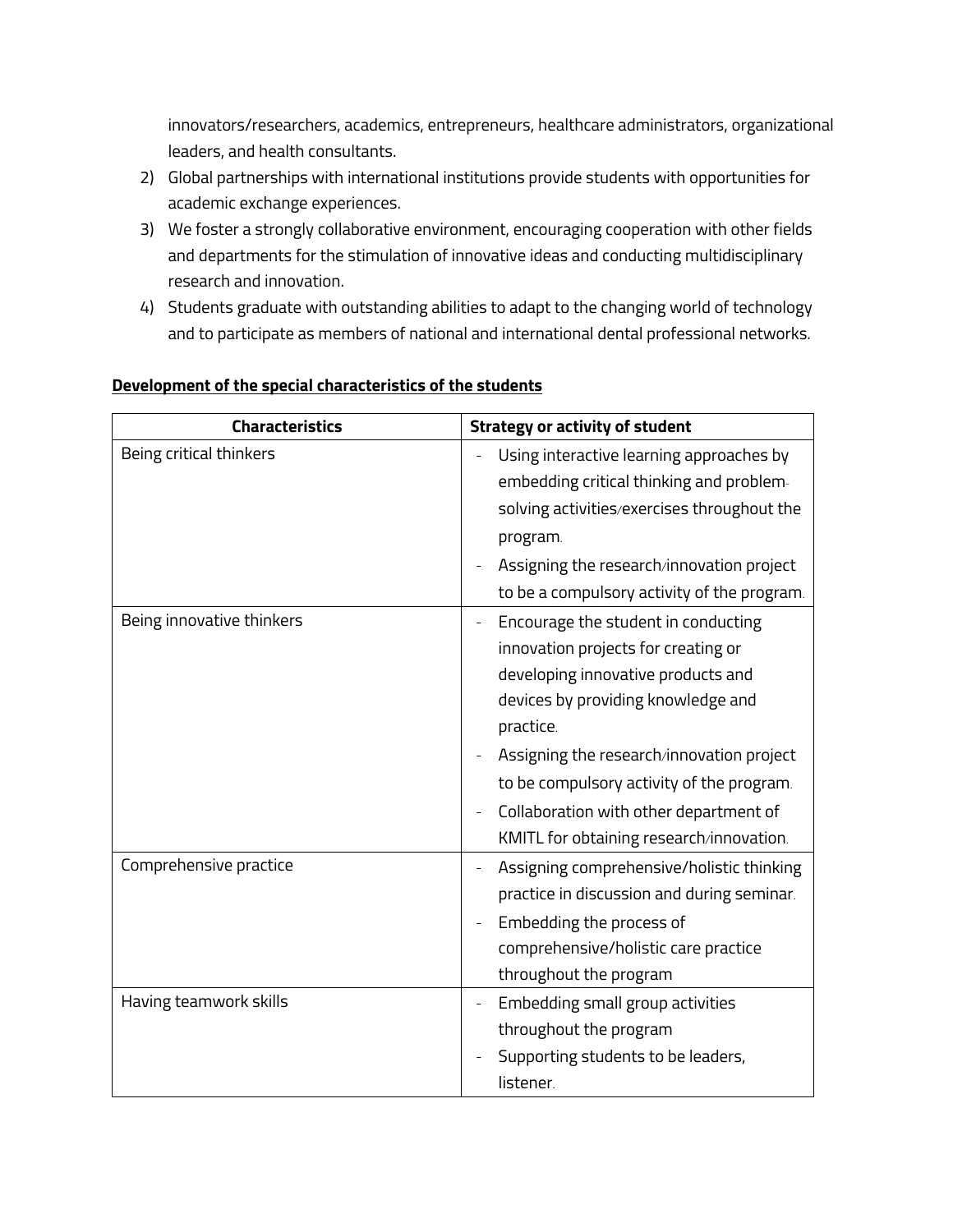| <b>Characteristics</b>                        | <b>Strategy or activity of student</b>    |
|-----------------------------------------------|-------------------------------------------|
| Being effective independent life-long learner | Using self-learning concept in designing  |
| with evidence-based practice                  | the learning activity                     |
|                                               | Arranging of e-learning for the program.  |
|                                               | Assigning evidence based practice in      |
|                                               | discussion and during seminar.            |
|                                               | Embedding the process of evidenced        |
|                                               | based dentistry in the comprehensive care |
|                                               | practice throughout the program           |
| Be a good citizen                             | Embedding the code of ethics, social      |
|                                               | responsibility and community concerns     |
|                                               | during discussion and dental practice.    |
|                                               | Support students in oral care promotion   |
|                                               | activities for community.                 |

## **Learning outcomes**

Graduates should be able to:

- 1) Preserve the highest integrity, ethical standards and professionalism and demonstrate empathy and social responsibility
- 2) Synthesize current biomedical and medical scientific knowledge to optimize healthcare delivery
- 3) Apply critical, creative and collaborative thinking skills in developing research/innovation and providing clinical care
- 4) Practice effective interpersonal, leadership, administrative and multidisciplinary skills in the workplace, community, and interprofessional teams
- 5) Demonstrate proficiency in digital and information technology, lifelong learning skills and adaptability to a rapidly changing society
- 6) Apply proficient professional skills to perform comprehensive patient-centered healthcare and health promotion

# **Expected learning outcomes of professional activities or clinical tasks during the clinical years**

Generate comprehensive patient care throughout the clinical practices. Provide comprehensive examination and assessment, diagnosis, and treatment plan with patient-centered health care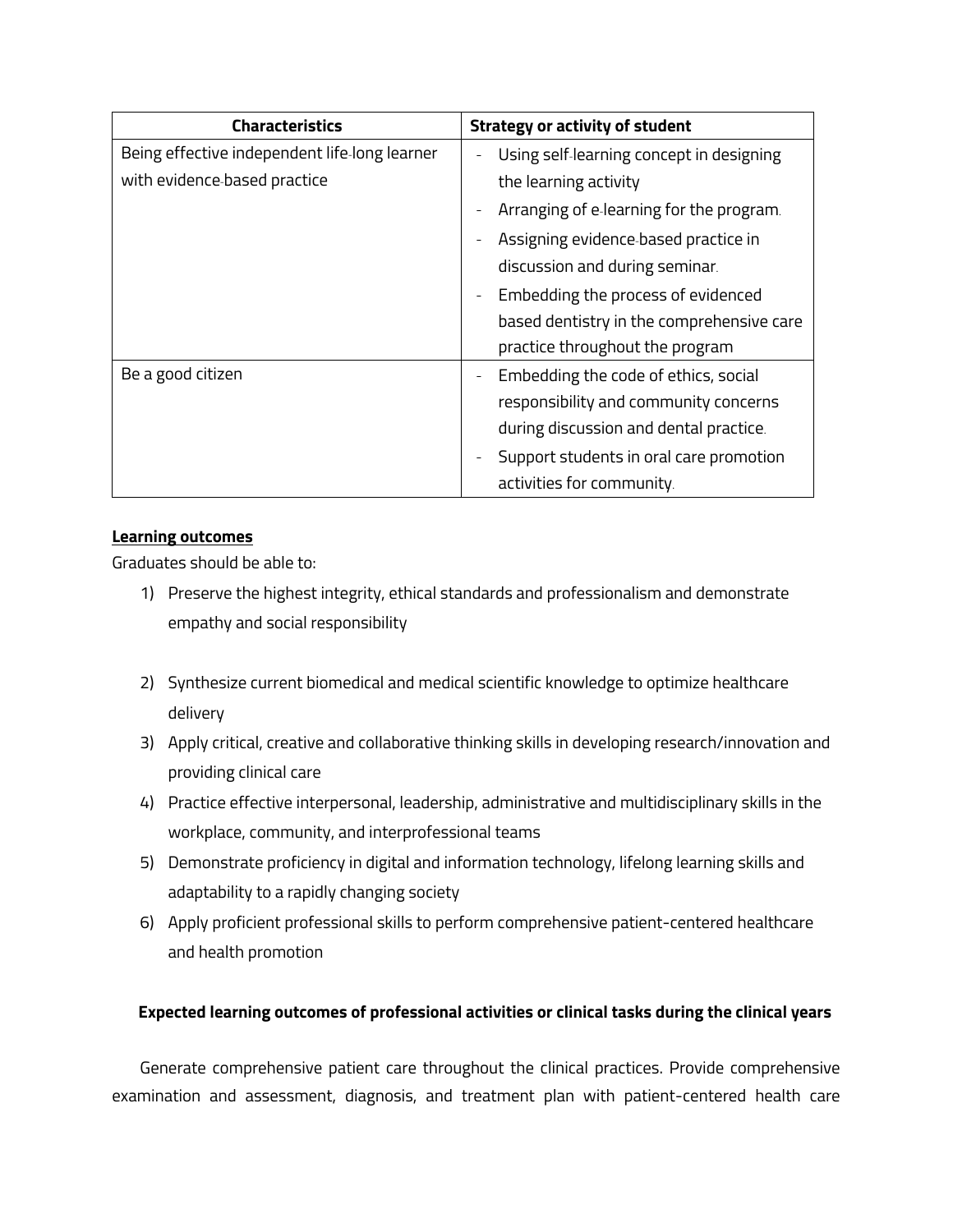management. Provide proficiency holistic oral and maxillofacial health care in all aspects of prevention/treatment/rehabilitation and maintenance of oral and maxillofacial lesions/diseases/and disorders. Provide health promotion for all patients and communities. The followings are the detailed of professional skills:

1. Identify patient's chief complaint and generate comprehensive medical, dental,

psychosocial history taking, and appropriate use of radiographic examination. Keep current medical record. Gathering meaningful clinical data.

2. Perform the correct diagnosis and comprehensive treatment plan with patient- centered health care management and case referral.

3. Communicate and counsel effectively with patients, health care physician and health care personnel.

4. Provide effective pain control and behavior management for normal and special patients, and patients with orofacial pain.

5. Recognize the oral health status. Incorporate prevention and oral health education in clinical practice, patients' families, and community. Able to provide oral health and health promotion in communities for quality of life.

6. Rational use of materials, drugs, and technologies.

7. Perform proper restorative, oral and maxillofacial surgical procedures, rehabilitation

procedures, and management of occlusal abnormalities. Proper evaluation and recall process.

- Manage carious and non-carious lesions and provide treatment when indicated.

- Manage pulpal and periapical diseases and perform non-surgical root canal treatment on uncomplicated single- and multi-rooted teeth.

- Manage periodontal condition or disease and provide nonsurgical periodontal treatment.

- Manage oral and maxillofacial surgery treatment needs and perform minor oral surgical procedures.

- Recognize and manage common oral mucosal lesions.

- Manage and provide proper oral health care for the elderly.

- Manage patients with prosthodontic treatment needs provide suitable removable and/or fixed prostheses.

- Recognize and manage patients with abnormal craniofacial anomalies and malocclusion.

- Recognize and manage patients with masticatory disorders/diseases and orofacial pain.

- Recognize and manage patients with special needs.

- Manage and provide proper oral health care for the elderly.

- Recognize indication of patient suitable for implant treatment and its complications and proper referral.

8. Manage and maintain a safe working including patient safty and cross infection control.

Able to manage complications and emergency care treatment in the dental clinic.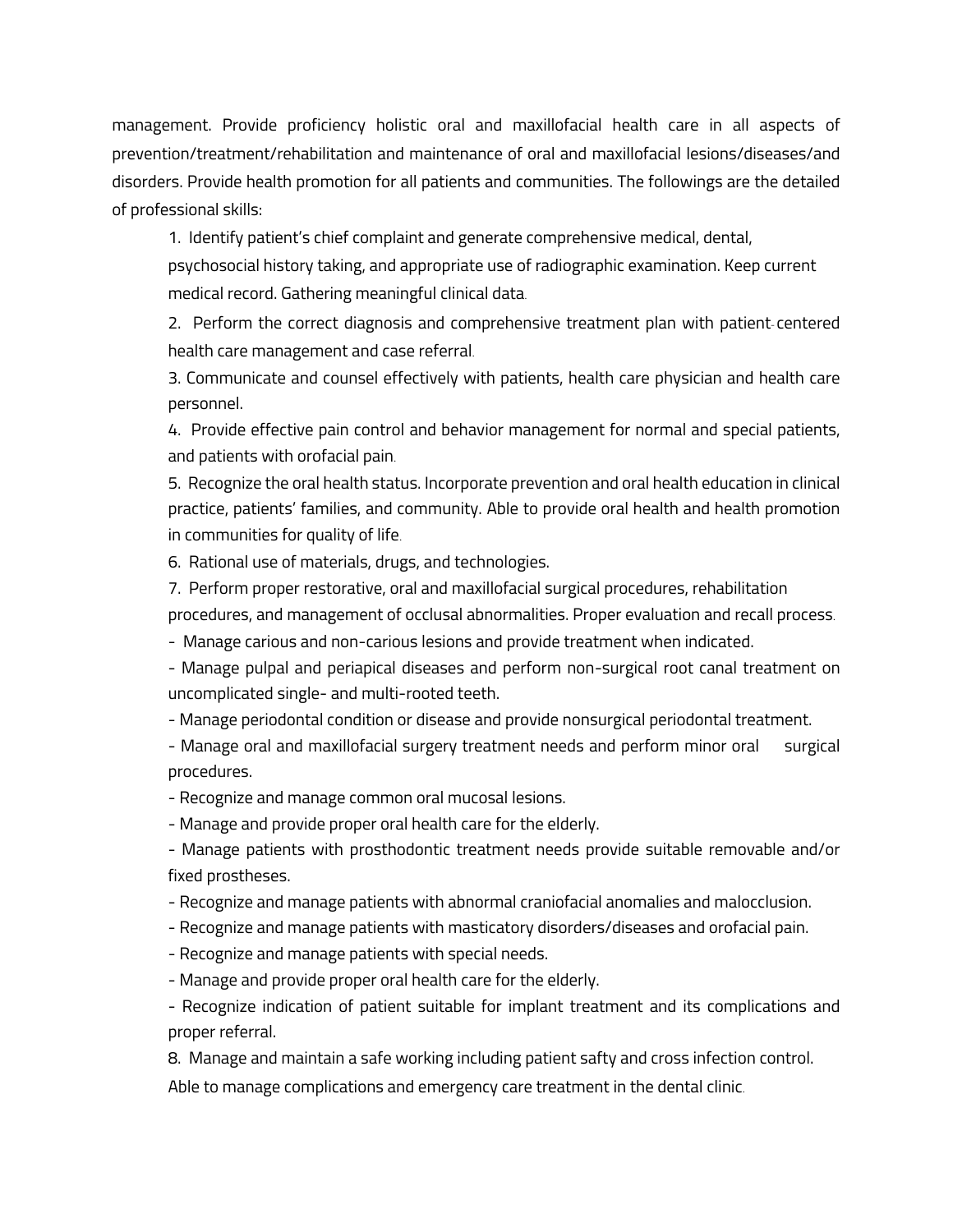9. Complete dental records and informed consent. Avoiding malpractice.

10. Participate as members and leaders of the interprofessional teamwork and primary health care teamwork.

## **Program structure**

6 years: Semester system (20-22 weeks/semester) Total credits: 230 credits

## **Curriculum structure**

- A) General subjects: 30 credits
	- Personal and professional skills: *Design thinking and innovation, Integrated Thinking, The disruptor*
	- Management and leadership skills: *Innovative entrepreneur, Innovation unboxed*
	- Language and communication skills: *Scientific paper writing, English for health profession* And more………………
- B) Specific subjects: 194 credits
	- Biomedical science subjects: 48
	- Preclinical and clinical subjects: 105
	- Clinical practice: 41
- C) Electives: 6 credits

# **Curriculum**

## **Year 1**

First-year students begin with introductory courses in the basic biomedical sciences, biostatistics, technologies, dental anatomy and professionalism. During the course of their study, they will develop critical thinking, collaborative and independent learning skills.

### **Year 2**

Second-year students will acquire an understanding of the mechanisms involved in health and disease of the body and be introduced to research methodology, preclinical skills, dental laws and forensics.

### **Year 3**

Third-year students will gain an understanding of the mechanisms involved in health and disease of the oral cavity and continue to develop clinical skills and their dental knowledge base. Students also start research and innovation projects during this year.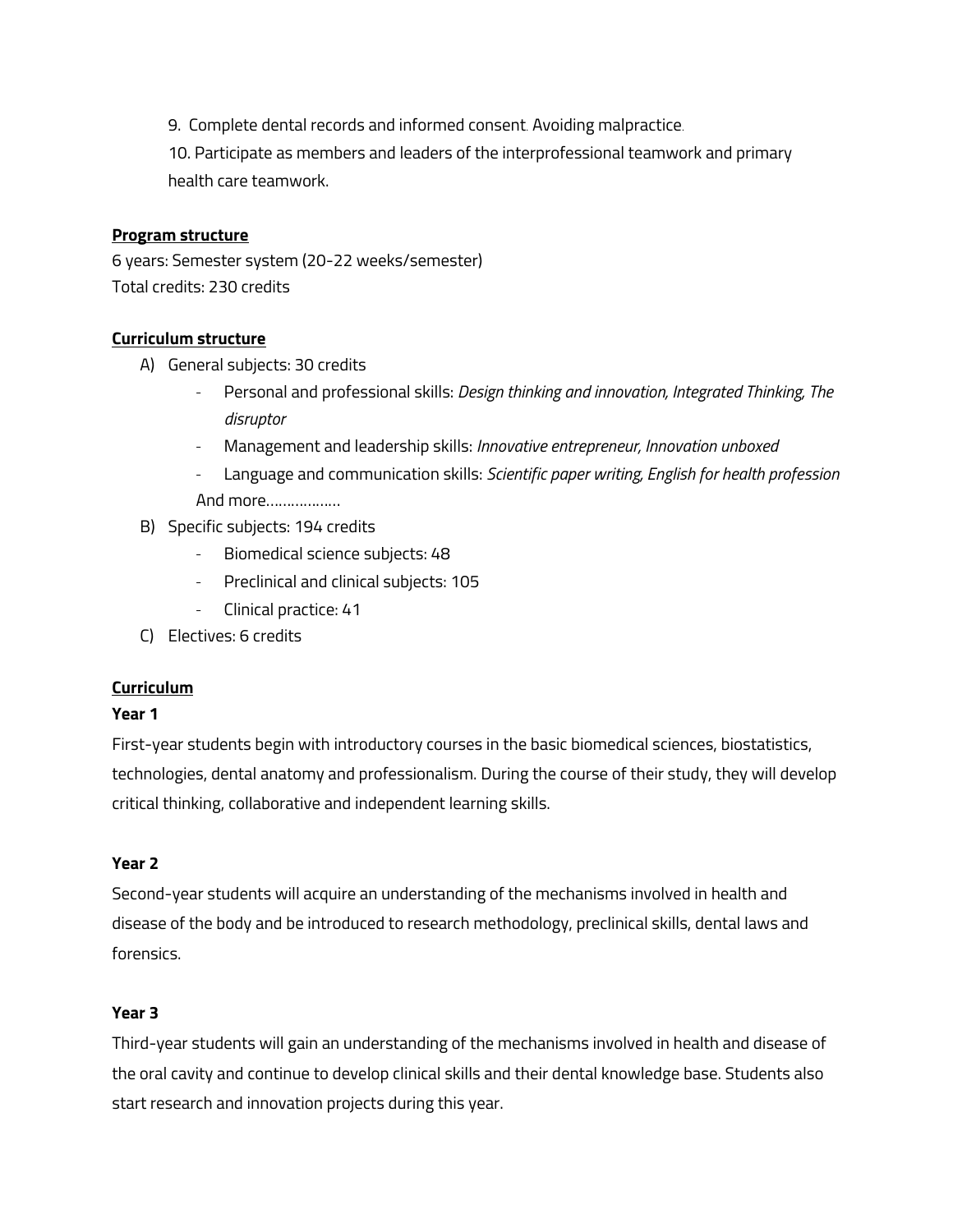#### **Year 4**

The fourth year begins the clinical phase of the curriculum, which will continue throughout the fifth and sixth years and centers around the comprehensive care approach. Students will expand their knowledge of the dental specialties, strengthen their comprehensive clinical and communication skills in treating patients in the clinic, and apply biomedical science concepts to advance their research/innovation projects. Fourth-year students also prepare to take the basic medical and dental sciences examination that constitutes Part 1 of the National Dental License Examination.

### **Year 5**

Fifth-year students will attain proficiency in all aspects of comprehensive dental care in the clinic, as well as the ability to treat patients with simple and complex needs. They will be able to harness evidence-based knowledge to effectively discuss and present interesting cases.

#### **Year 6**

The final year builds on the comprehensive care curriculum begun in the fourth year. Students will provide advanced comprehensive care, demonstrate proficiency in successfully completing both simple and complex treatment plans, and gain experience in public health. Sixth-year students also prepare to take the clinical sciences examination that constitutes Part 2 of the National Dental License Examination.

#### **Tuition fee**

1,100,000 baht/year or 550,000 baht/semester Additional fees may apply for international students

#### **Scholarships**

One full fund and four partial funds will be awarded each year starting from the second year, for students of exceptional performance and/or with financial difficulties.

\_\_\_\_\_\_\_\_\_\_\_\_\_\_\_\_\_\_\_\_\_\_\_\_\_\_\_\_\_\_\_\_\_\_\_\_\_\_\_\_\_\_\_\_\_\_\_\_\_\_\_\_\_\_\_\_\_\_\_\_

### **Administrative Team**

Our faculty is a team of the highest caliber comprising certified dental specialists who are also leaders in innovation at KMITL. Our faculty actively participates in academic conferences, lectures, and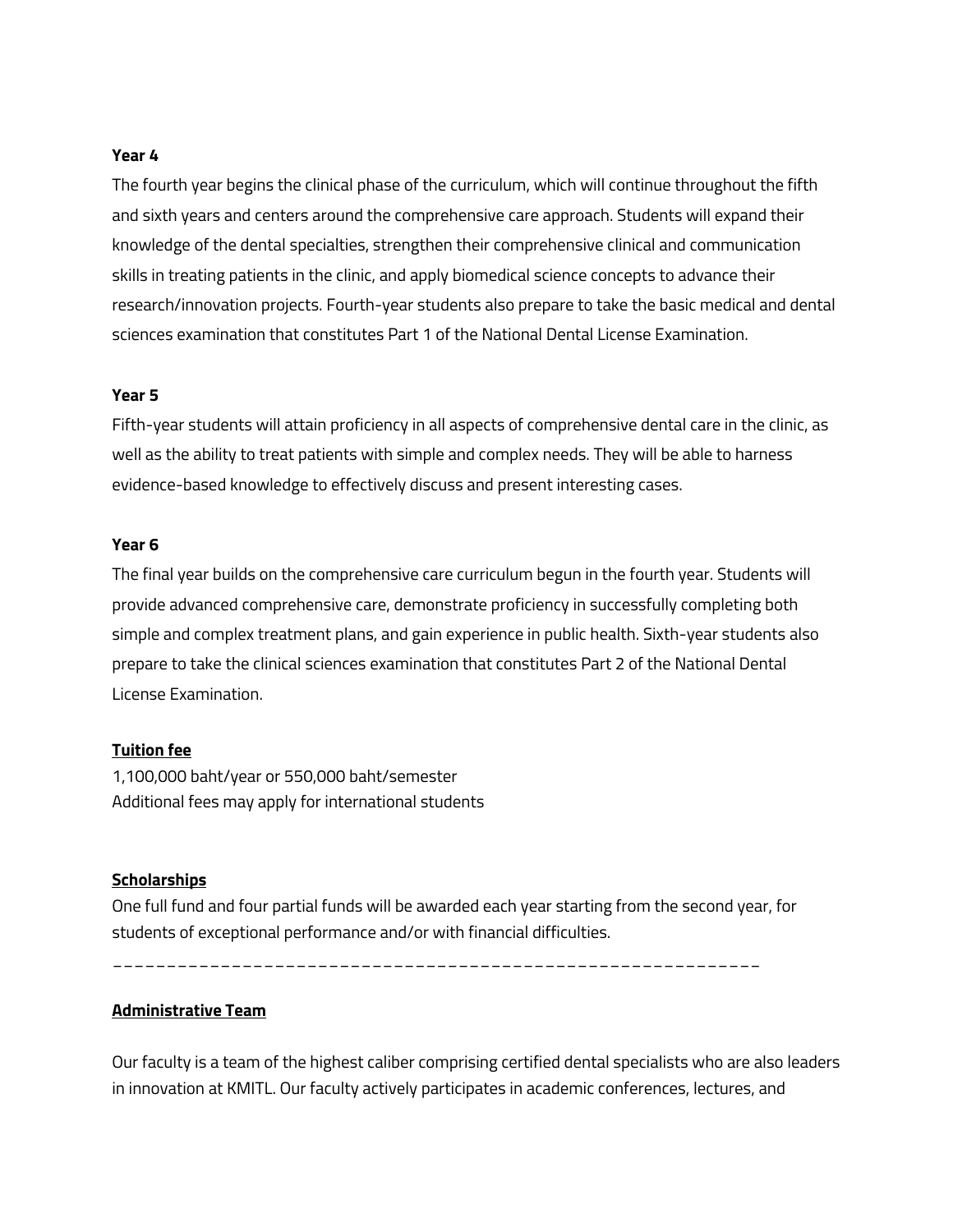seminars both within the country and abroad. Visiting professors contribute to the ongoing exchange of current knowledge and technology.

Our faculty fosters an educational environment that cultivates deeper learning skills such as analytic reasoning, complex problem-solving, and teamwork. Equipped with these skills, our students are empowered to embark on a wide diversity of impactful careers, including but not limited to: dentists in governmental as well as private practice, oral health science instructors and consultants, as well as biomedical scientists, researchers, innovators and entrepreneurs.



### **The School of Dentistry's leadership and administrative team:**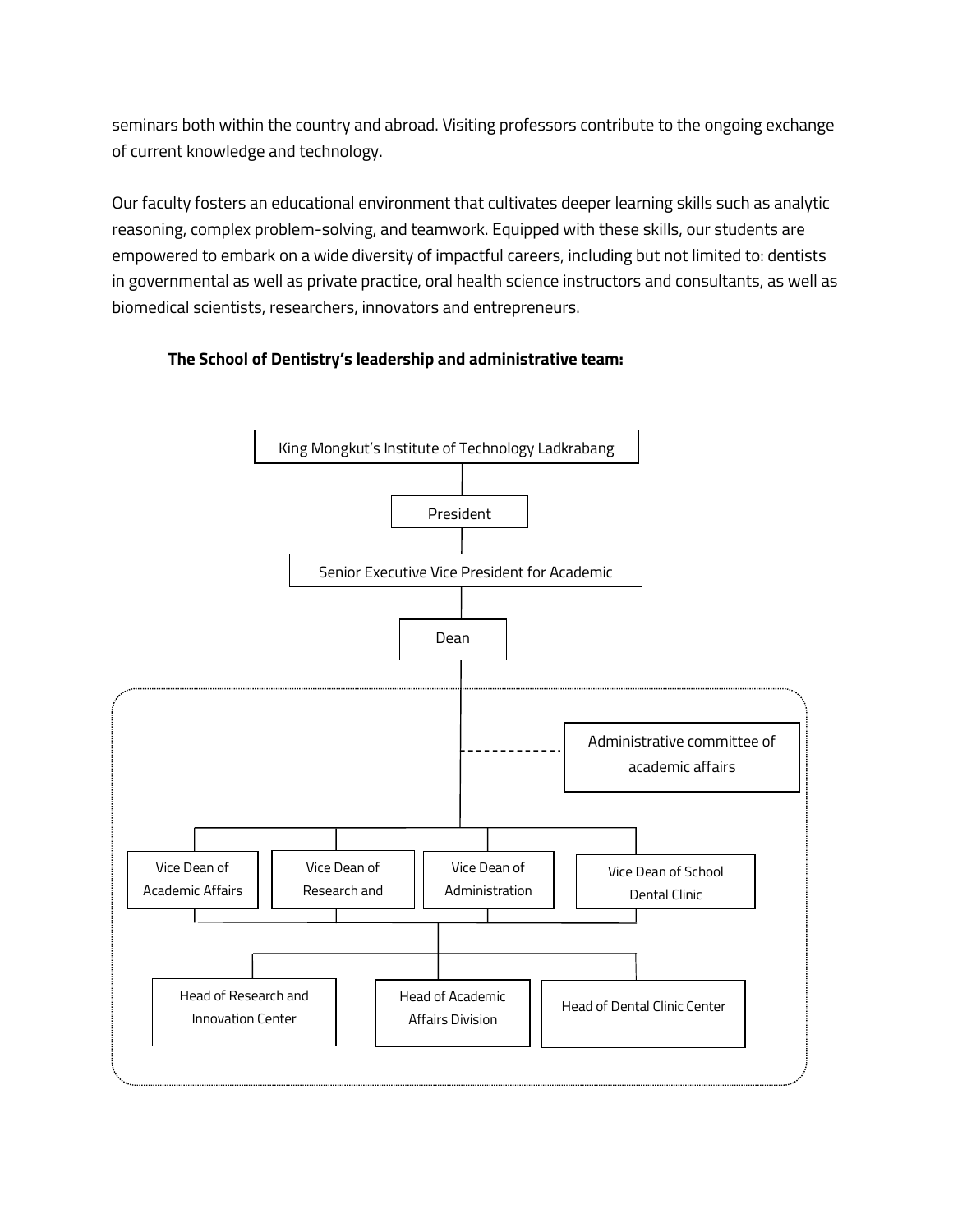### **Administrative Team**

| Dean                  | Associate Professor Araya Phonghanyudh D.D.S. Ph.D.                        |  |  |
|-----------------------|----------------------------------------------------------------------------|--|--|
|                       | Diplomate, American Board of Pediatric Dentistry                           |  |  |
|                       | Diplomate, American Board of Pediatric Dentistry                           |  |  |
| <b>Vice Dean</b>      | Assistant Professor Kuson Tuntiwong D.D.S., MS.(OMFS), MS.(Ortho)          |  |  |
| <b>Assistant Dean</b> | Lecturer Sirirat Chansiri DDS., Diplomate, Thai Board of General Dentistry |  |  |
| <b>Assistant Dean</b> | Lecturer Tanapol Limboonreung B.Sc., Ph.D.                                 |  |  |

# **Full-time Instructors**

# **Araya Phonghanyudh D.D.S. Ph.D. (Program Director)**

### **Education:**

| B.Sc. (Medical Science)                             | Faculty of Dentistry, Chulalongkorn University   |
|-----------------------------------------------------|--------------------------------------------------|
| D.D.S                                               | Faculty of Dentistry, Chulalongkorn University   |
| Grad. Dip. in Clin. Sc.<br>(Pediatric Dentistry)    | Faculty of Graduate Studies, Mahidol University  |
| Certificate in Pedodontics                          | University of Alabama at Birmingham, USA         |
| Diplomate, American Board<br>of Pediatric Dentistry | The American Board of Pediatric Dentistry        |
| Diplomate, Thai Board<br>of Pediatric Dentistry     | The Royal College of Dental Surgeons of Thailand |
| Ph.D. (Oral health Science)                         | <b>Thammasat University</b>                      |

# **Suknipa Vongthongsri D.D.S. (Instructor responsible for the Program)**

## **Education:**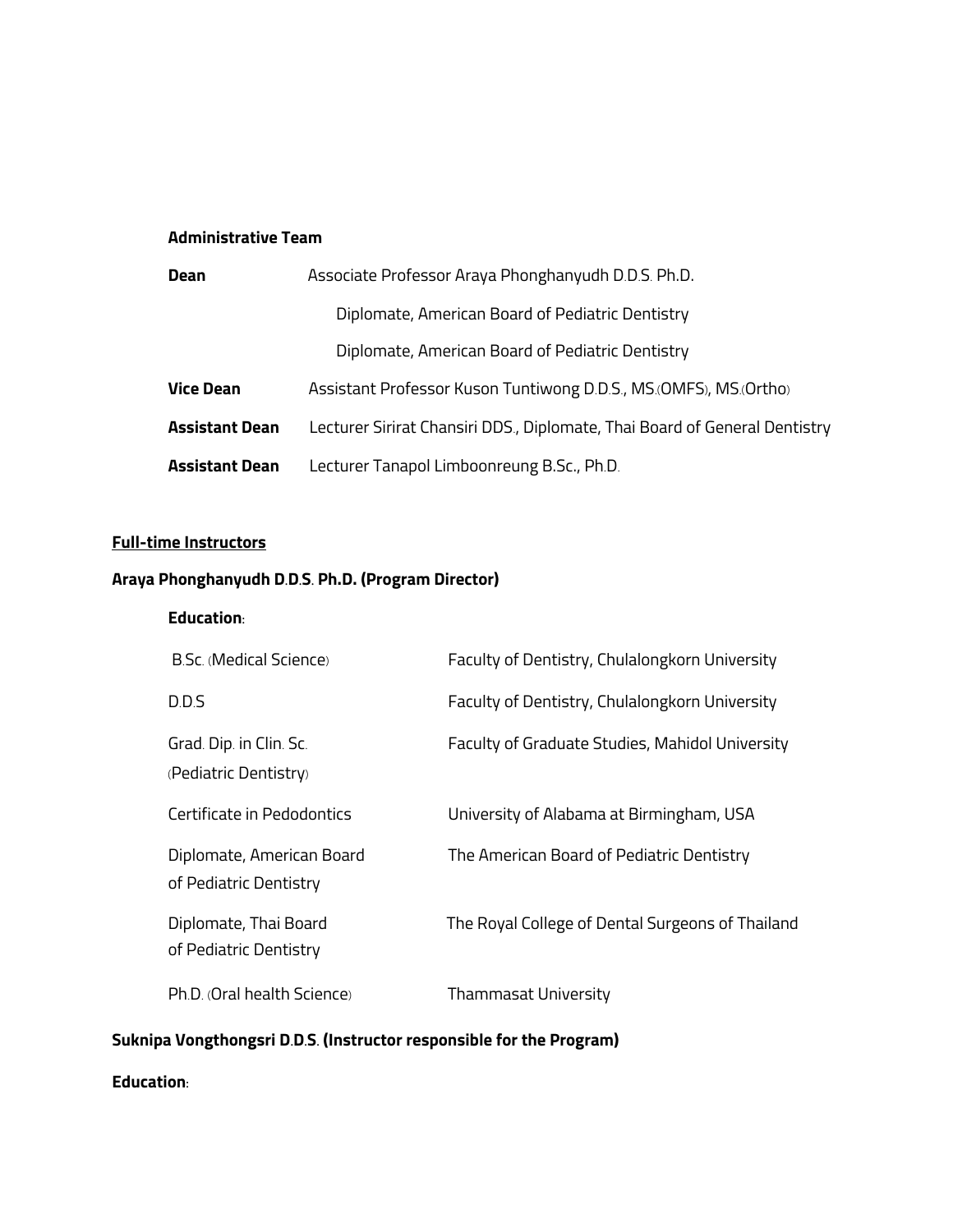| B.Sc. (Medical Science) | Faculty of Dentistry, Chulalongkorn University |
|-------------------------|------------------------------------------------|
| D.D.S.                  | Faculty of Dentistry, Chulalongkorn University |
| Diplomate, Thai Board   | Royal College of Dental Surgeons of Thailand   |

# **Chaweewan Pakdethanakul D.D.S. (Instructor responsible for the Program)**

# **Education:**

| B.Sc. (Biomedical Science) | Faculty of Dentistry, Mahidol University         |
|----------------------------|--------------------------------------------------|
| D.D.S.                     | <b>Faculty of Dentistry, Mahidol University</b>  |
| Grad. Dip. In Clin Sc.     | Faculty of Graduate Studies, Mahidol University  |
| (Prosthetic dentistry)     |                                                  |
| Diplomate, Thai Board      | The Royal College of Dental Surgeons of Thailand |
| of Prosthetic dentistry    |                                                  |

## **Kuson Tuntiwong D.D.S., MS.(OMFS), MS.(Ortho) (Instructor responsible for the Program)**

### **Education:**

|                                             | D.D.S.                                         | Faculty of Dentistry, Srinakharinwirot University      |  |
|---------------------------------------------|------------------------------------------------|--------------------------------------------------------|--|
|                                             | M.S. (Oral and Maxillofacial Surgery)          | Faculty of Dentistry, Chulalongkorn University         |  |
|                                             | M.S (Orthodontics)                             | Faculty of Dentistry, China Medical University, Taiwan |  |
| Sirirat Chansiri DDS. (Program responsible) |                                                |                                                        |  |
| <b>Education:</b>                           |                                                |                                                        |  |
|                                             | DD S                                           | Faculty of Dentistry, Chulalongkorn University         |  |
|                                             | Grad. Dip. In Clin. Sc.<br>(General Dentistry) | <b>Faculty of Dentistry, Mahidol University</b>        |  |

Diplomate, Thai Board **Royal College of Dental Surgeons of Thailand** 

of General Dentistry

**Tanapol Limboonreung B.Sc., Ph.D. (Instructor responsible for the Program)**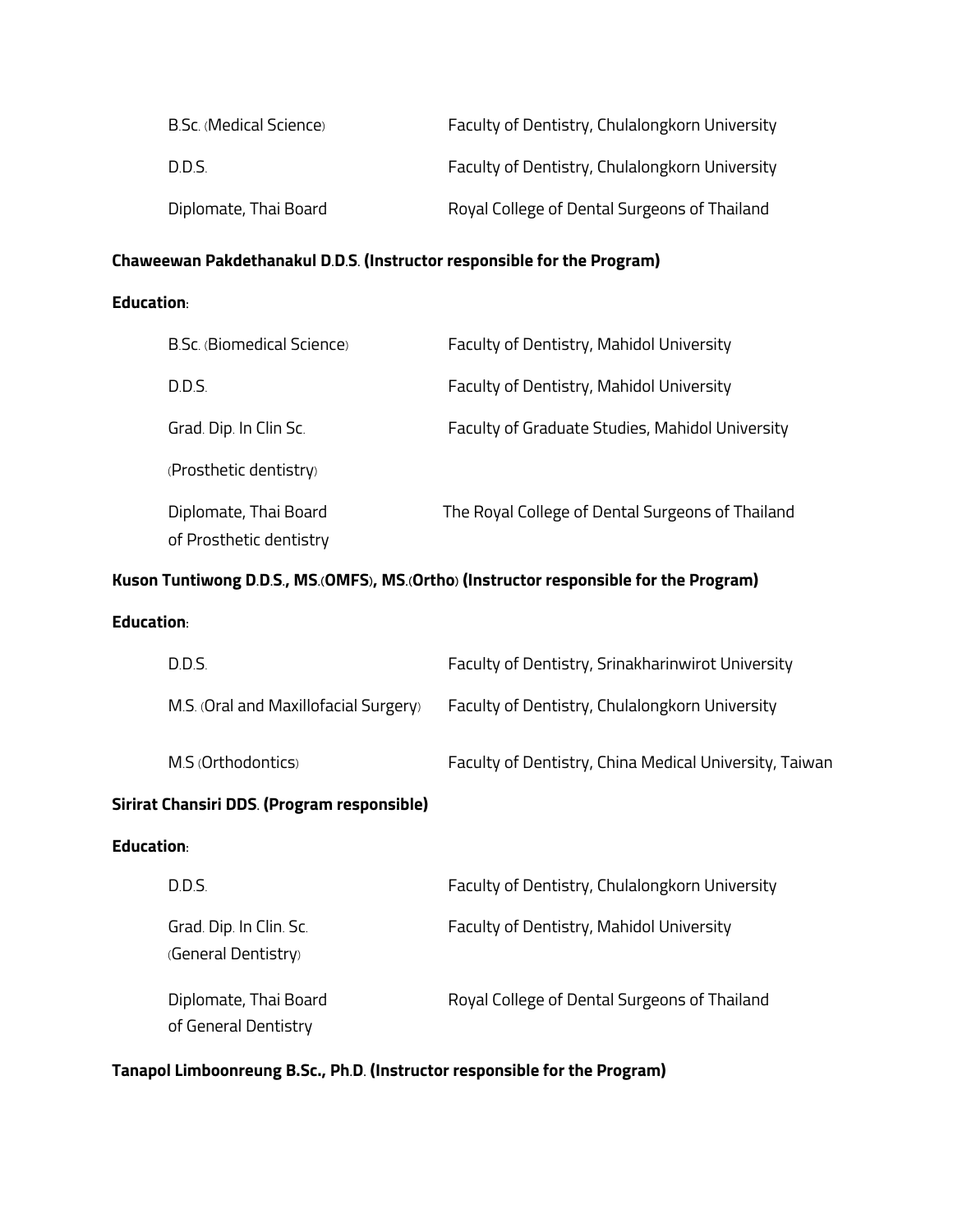# **Education:**

|                   | B.Sc. (Sports Science)                                | College of Sports Science, Mahidol University                                |  |
|-------------------|-------------------------------------------------------|------------------------------------------------------------------------------|--|
|                   |                                                       | Ph.D (Anatomy and Structural Biology) Faculty of Science, Mahidol University |  |
|                   | <b>Stephany Tsao D.D.S.</b>                           |                                                                              |  |
| <b>Education:</b> |                                                       |                                                                              |  |
|                   | D.D.S.                                                | Columbia University College of Dental Medicine                               |  |
|                   | A.E.G.D. (Advanced<br>Education in General Dentistry) | Columbia University-New York Presbyterian Hospital                           |  |
|                   | Siriporn Timpawat D.D.S., M.S.                        |                                                                              |  |
| <b>Education:</b> |                                                       |                                                                              |  |
|                   | D.D.S.                                                | Faculty of Dentistry, Mahidol University                                     |  |
|                   | Grad. Dip. In Clin. Sc.<br>(Endodontics)              | Faculty of Dentistry, Mahidol University                                     |  |
|                   | M.S (Endodontics)                                     | University of Minnesota, USA                                                 |  |
|                   | Diplomate, Thai Board<br>of Endodontics               | The Royal College of Dental Surgeons of Thailand                             |  |
|                   | Kanchana Kanchanataweewat D.D.S.                      |                                                                              |  |
| <b>Education:</b> |                                                       |                                                                              |  |
|                   | B.Sc. (Biomedical Science)                            | Faculty of Dentistry, Mahidol University                                     |  |
|                   | D.D.S.                                                | Faculty of Dentistry, Mahidol University                                     |  |
|                   | Certificate in Prosthodontics                         | Tufts University, USA                                                        |  |
|                   | M.S (Dental Research)                                 | Tufts University, USA                                                        |  |
|                   | D.Sc.<br>(Prosthodontics, Biodental Material)         | Boston University, USA                                                       |  |
|                   | Diplomate, Thai Board<br>of Prosthetic dentistry      | Royal College of Dental Surgeons of Thailand                                 |  |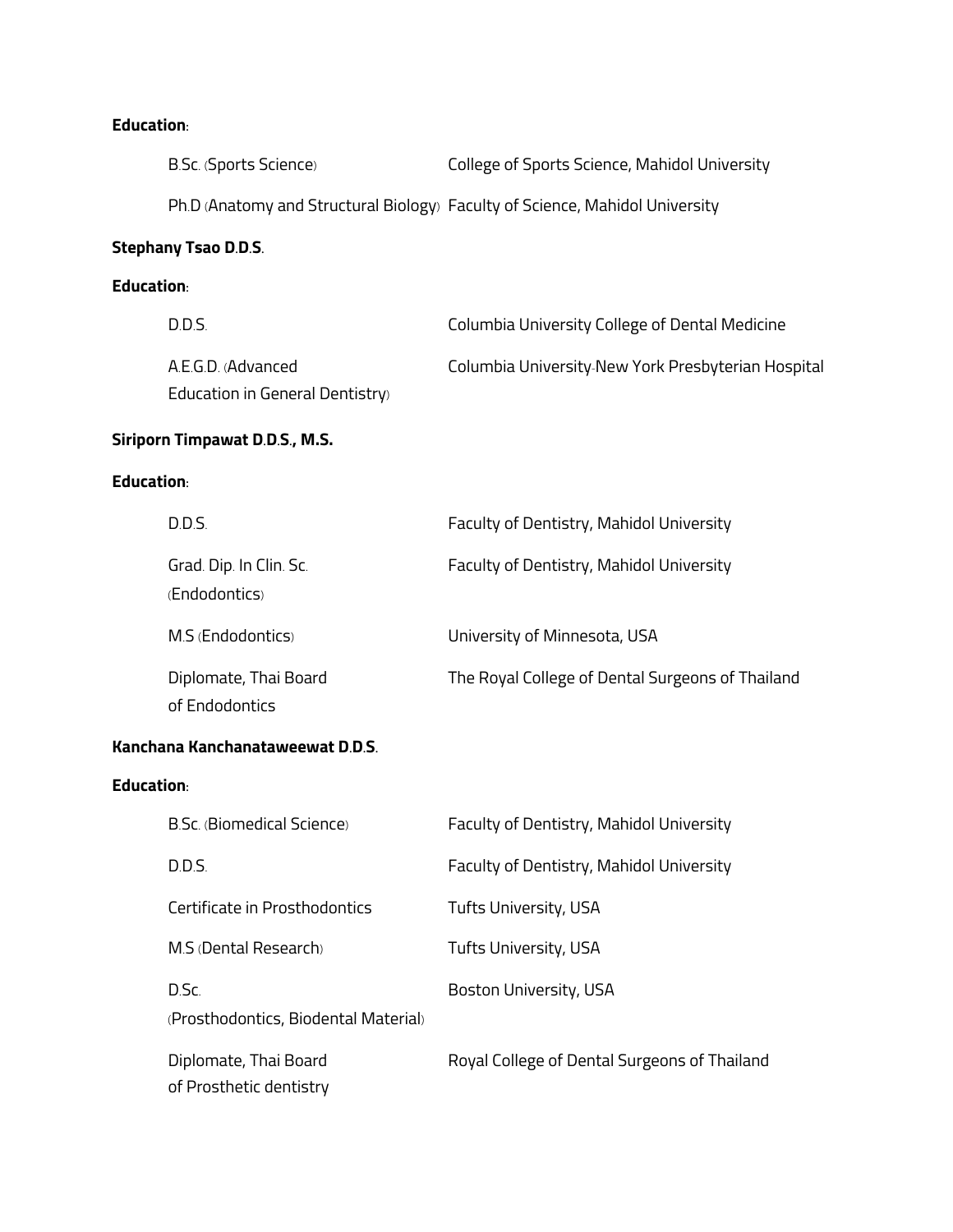| Diplomate, American Board<br>Of Prosthetic dentistry) | The American Board of Prosthetic dentistry       |
|-------------------------------------------------------|--------------------------------------------------|
| Patamaporn Niwatcharoencaukul D.D.S. M.S              |                                                  |
| Education:                                            |                                                  |
| D.D.S.                                                | Faculty of Dentistry, Chulalongkorn University   |
| M.S (Oral Medicine)                                   | Faculty of Dentistry, Chulalongkorn University   |
|                                                       |                                                  |
| <b>Adjunt Instructors</b>                             |                                                  |
| Tipawan Techanitiswad D.D.S. Ph.D.                    |                                                  |
| <b>Education:</b>                                     |                                                  |
| <b>B.Sc. (Medical Science)</b>                        | Faculty of Dentistry, Chulalongkorn University   |
| D.D.S.                                                | Faculty of Dentistry, Chulalongkorn University   |
| Grad. Dip. In Clin Sc.                                | Faculty of Graduate Studies, Mahidol University  |
| (Pediatric Dentistry)                                 |                                                  |
| Certificate in Pedodontics                            | University of Alabama, U.S.A                     |
| M.S                                                   | University of Alabama, U.S.A                     |
| Ph.D.                                                 | Otago University                                 |
| Diplomate, Thai Board<br>of Pediatric Dentistry       | The Royal College of Dental Surgeons of Thailand |

## **Admissions**

School of Dentistry, King Mongkut's Institute of Technology Ladkrabang, is calling for applicants to apply to its 2022 Doctor of Dental Surgery Program (International Program). The admission is opened to all applicants with an excellent academic background. The selection of qualified candidates is based on academic records, standardized test scores, English proficiency test

\_\_\_\_\_\_\_\_\_\_\_\_\_\_\_\_\_\_\_\_\_\_\_\_\_\_\_\_\_\_\_\_\_\_\_\_\_\_\_\_\_\_\_\_\_\_\_\_\_\_\_\_\_\_\_\_\_\_\_\_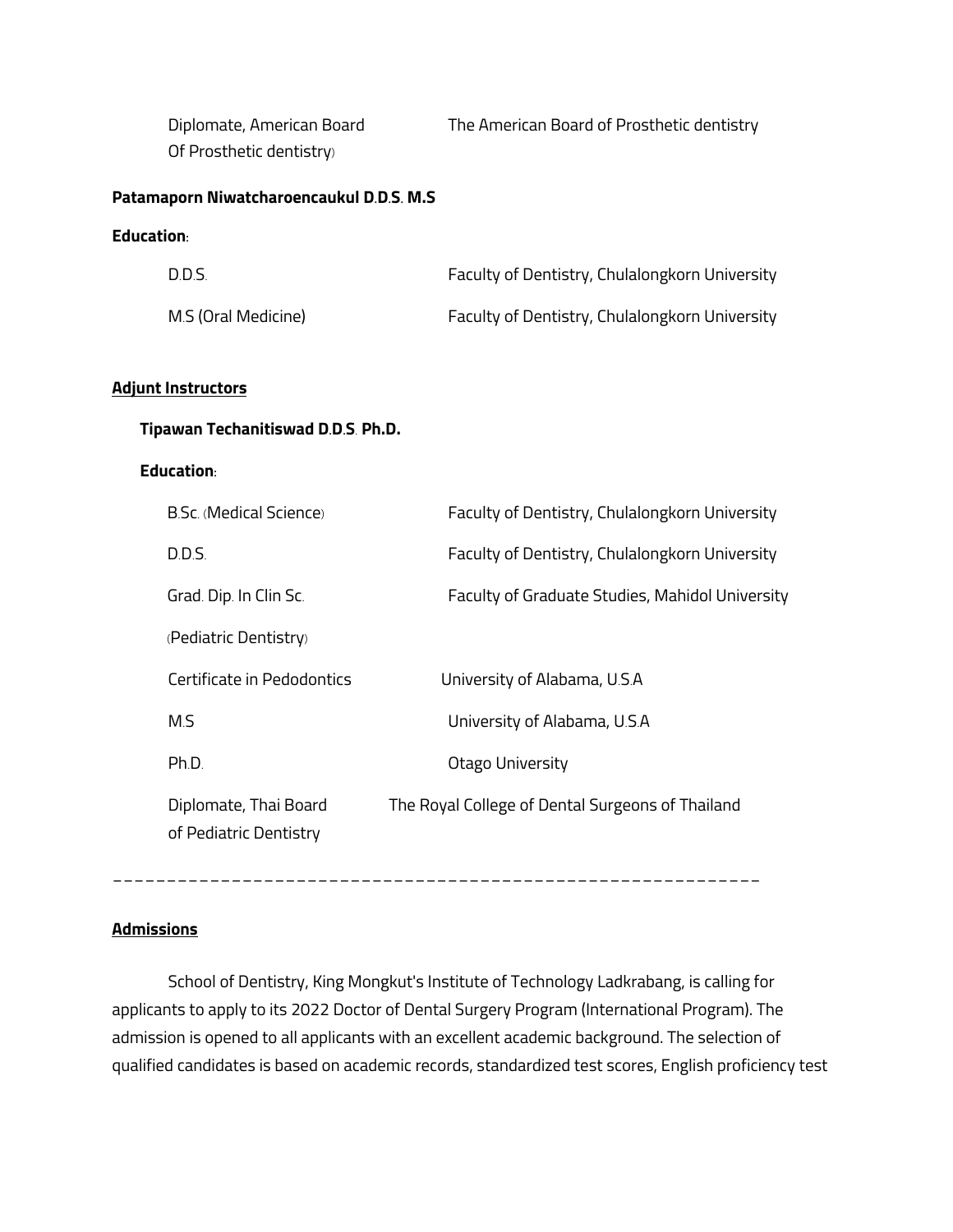results, a personal statement, letters of recommendation, an on-site interview and any other supplementary documents. Candidates should refer to the following criteria.

### **1. Programs of Study and Number of Admissions**

School of Dentistry, King Mongkut's Institute of Technology Ladkrabang is opened for admission to the Doctor of Dental Surgery Program (International Program). All the teaching and learning activities in the program are conducted in English. For details of the program, please visit: http://www.dent.kmitl.ac.th/. The number of admissions is 30 students.

### **2. Applicant Qualifications**

### **2.1 Educational background**

The applicant must satisfy at least one of the following requirements:

1) Graduated or studying in the final year of high school: grade Matthayom 6 or equivalent, 12 (US system), year 13 (UK system), and other foreign curriculum

2) Graduated or studying in an accredited college or higher education institution

3) Have obtained or expect to obtain a qualification equivalent to Matthayom 6 as approved by the Ministry of Education before the start of the academic year

### **2.2 General eligibility requirements**

1) Applicants must be physically and mentally fit for studying and working as a dentist in Thailand.

2) Applicants must never have been expelled from any institute due to improper behavior.

 3) Non-Thai applicants must have a passport of the country where they hold citizenship. The passport must be valid for six months beyond the last date of application period. Applicants must be prepared to obtain a visa to enter Thailand for interviews and medical clearance at the given date and time.

 4) Applicants cannot be a current student in a dentistry program at another national university of Thailand unless the applicant quits the program before applying.

 5) Applicants of Thai nationality may be required to sign a unilateral contract to work in the Government Sector for 3 years after graduation (According to the announcement of The Ministry of Health on the year of graduation).

6) Applicants must submit

-The official school transcript (for current students) OR

- The official school transcript and The certificate of completion or A high school diploma (for graduates)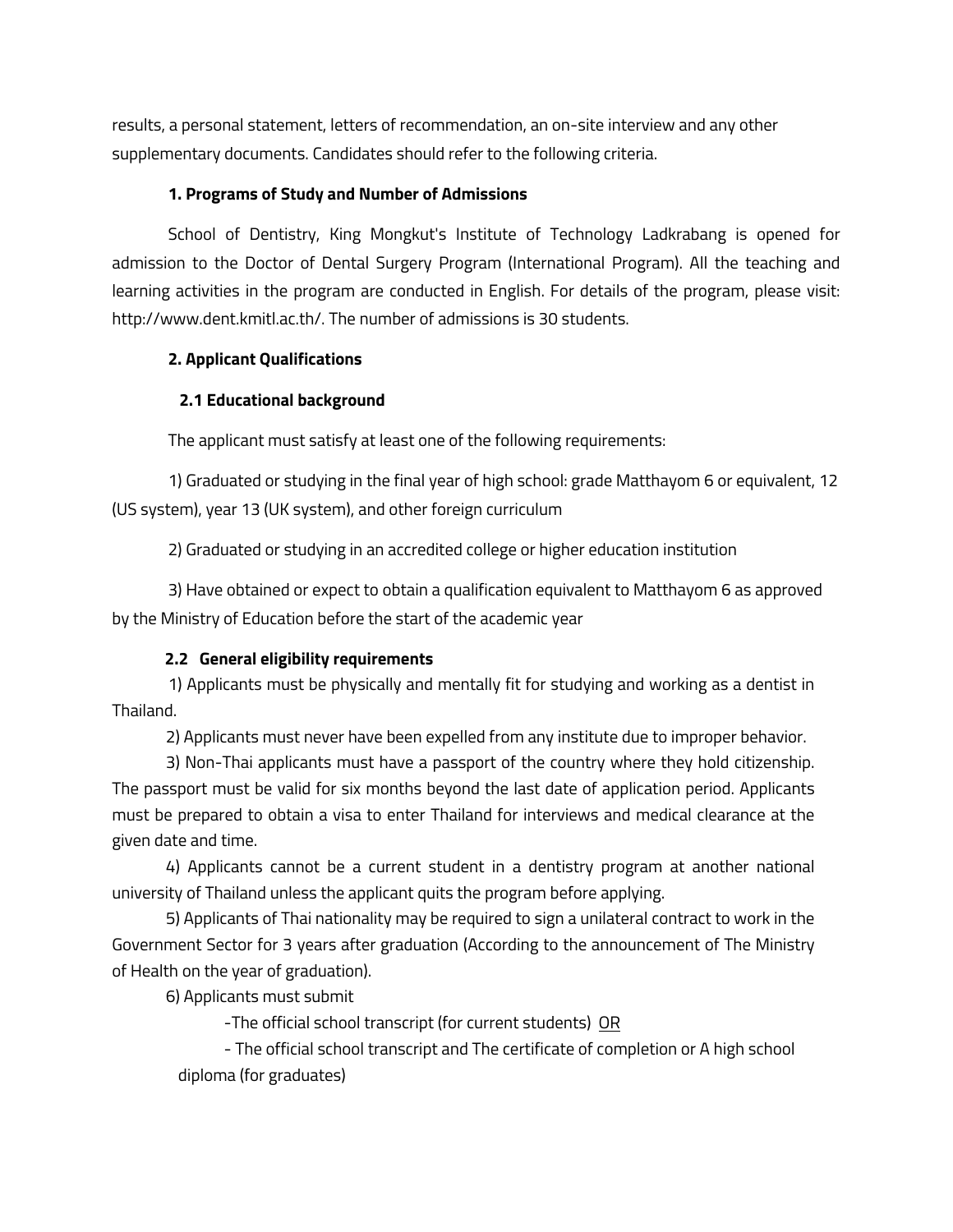### **2.3 Academic Achievements**

Applicants must submit evidence showing at least one of the following academic achievements:

 1) GPA of the last two academic years must be at least 3.00 out of the 4.0 grading system (or equivalent). The following 3 science subjects, 1) Chemistry, 2) Biology, and 3) Physics, should make up at least 22 credits.

2) IB scores must be at least 37 out of 45.

 3) A level scores for the following 3 subjects, 1) Chemistry, 2) Biology, and 3) Physics/Mathematics, must be at least AAB.

 4) AP scores for each of the following 3 subjects, 1) Chemistry, 2) Biology, and 3) Physics/Mathematics, must be at least 4.

 5) SAT II scores for each of the following 3 subjects, 1) Chemistry, 2) Biology, and 3) Physics/Mathematics, must be at least 650.

6) BMAT scores must be at least 4.0 for Sections 1 and 2 and at least 2.5C for Section 3.

### **2.4 English Proficiency Test**

Applicants who are non-native English speakers must have at least one of the following valid English proficiency test scores dated within two years of the application deadline.

| <b>English Proficiency Test</b>        | <b>Minimum Score</b> |  |
|----------------------------------------|----------------------|--|
| TOEFL (Internet-based)<br>79 or higher |                      |  |
| <b>IELTS (Academic)</b>                | 6.5 or higher        |  |
| CU-TFP                                 | 90 or higher         |  |
| KMITL - TFP                            | 110 or higher        |  |

**Remarks:** Applicants may be exempt from the English proficiency test requirement if they fulfill section 2, 3, or 4 of the Academic Achievement requirements.

### **2.5 Personal statement**

Personal statement describing the motivation in studying dentistry in KMITL as well as their expectation for the academic career. The length should not exceed one single-spaced A4 page.

### **2.6 Letters of recommendation**

Two letters of recommendation uploaded into the online application system or addressed to the Doctor of Dental Surgery Program (International Program), Faculty of Dentistry, King Mongkut's Institute of Technology Ladkrabang. Letters can be typed in Thai or English and should not exceed one single-spaced A4 page. Students should have at least one letter of recommendation from a member of their school faculty.

### **2.7 Multiple mini-interview (MMI)**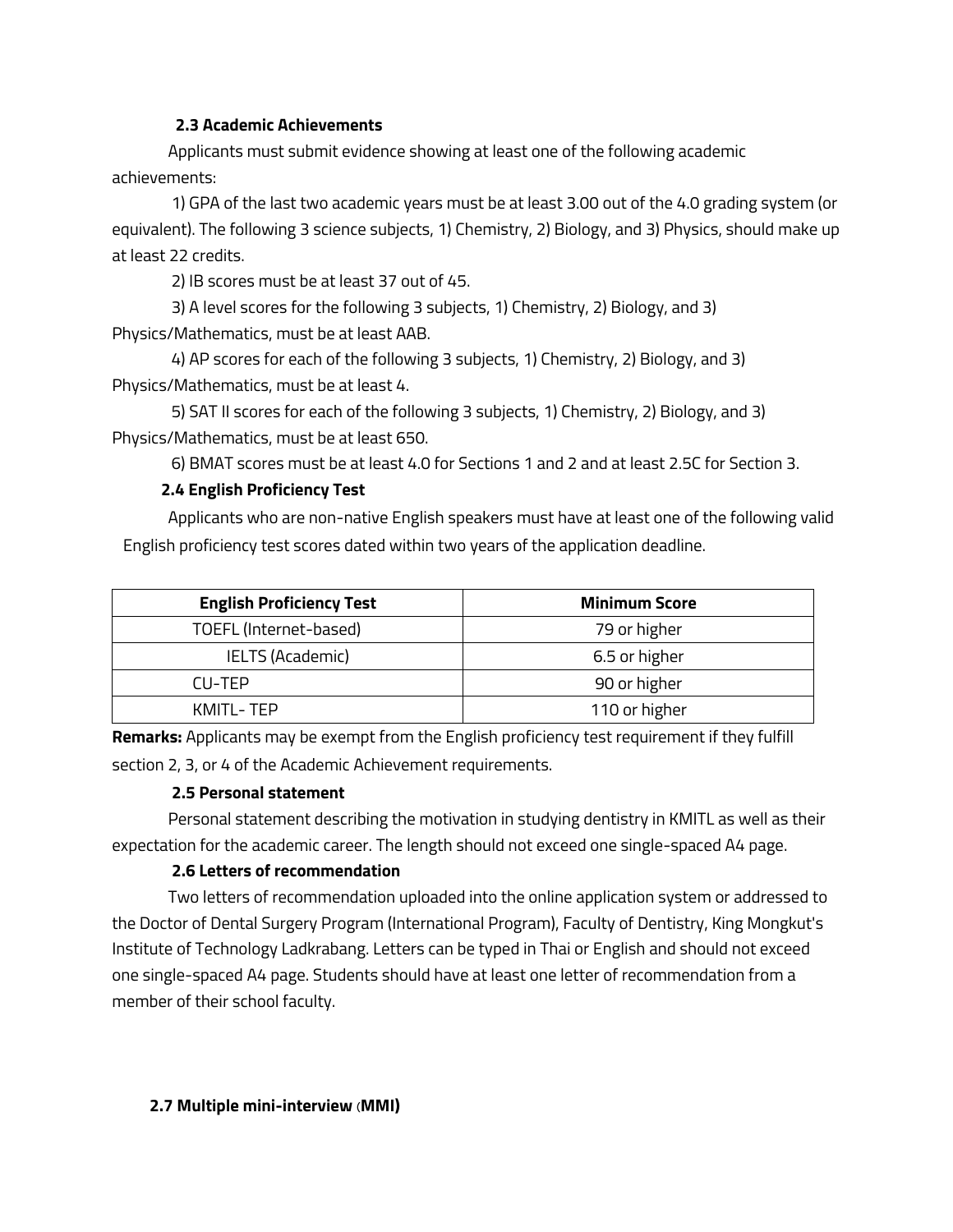Selected qualified applicants are subjected to multiple mini-interview (MMI). The situational questions evaluate on the following areas: 1) ethical decision making, 2) critical thinking, 3) communication skills and attitude, and 4) self-management skills and current/societal issues.

| <b>Activity Date</b>            | Direct Admission        |                                  |                                    |
|---------------------------------|-------------------------|----------------------------------|------------------------------------|
|                                 | Direct Admission I      | Direct Admission II <sup>*</sup> | Direct Admission III <sup>**</sup> |
| Application Date,               | 20 Nov. - 30 Dec 2021   | 1 March - 11 April 2022          | 13 May - 20 May 2022               |
| <b>Application Fee Payment:</b> | Admission Taken 30      | Admission Taken                  | Admission Taken                    |
| via Bank Transfer               |                         |                                  |                                    |
| Announcement of                 | 5 January 2022          | 18 April 2022                    | 24 May 2022                        |
| qualified applicants            |                         |                                  |                                    |
| Interviewing Date               | 11 January 2022         | 20 April 2022                    | 26 May 2022                        |
| Announcement of the             | 17 January 2022         | 21 April 2022                    | 27 May 2022                        |
| interview results               |                         |                                  |                                    |
| Physical examination and        | 18 - 20 January 2022    | 22 - 24 April 2022               | 28 - 30 May 2022                   |
| results receive                 |                         |                                  |                                    |
| Enrollment confirmation         | 25 January 2022         | 26 April 2022                    | 2 June 2022                        |
| (Clearing House)                | (Deadline 28 Jan. 2022) | (Deadline 27 April 2022)         | (Deadline 5 April 2022)            |
| <b>Cancelling Date</b>          | 9 February 2022         | 6 May 2022                       |                                    |
| Confirmation of student         | 17 - 23 February 2022   | 12-18 May 2022                   | 23 - 24 June 2022                  |
| status, tuition fee             |                         |                                  |                                    |
| payment                         |                         |                                  |                                    |

### **3. Application Schedule**

\*,\*\* Direct Admission II and III will open only if the Admission Taken is less than 30

### **4**. **Application Submission**

The applicant must apply online and upload all necessary documents via our online application system at: "https://new.reg.kmitl.ac.th/admission/". The application fee is 2,000 baht.

The applicant will be notified of his/her eligibility for an on-site interview after the admissions committee reviews their application. The actual location and time of the interview will be announced prior to the interview date.

The applicant should bring the original documents to the interview.

- **1)** A photocopy of the applicant's national identification card or passport
- **2)** Official high school transcripts
- **3)** Academic Records SAT II, BMAT
- **4)** English Proficiency Test score IELTS, TOEFL, KMITL TEP, etc.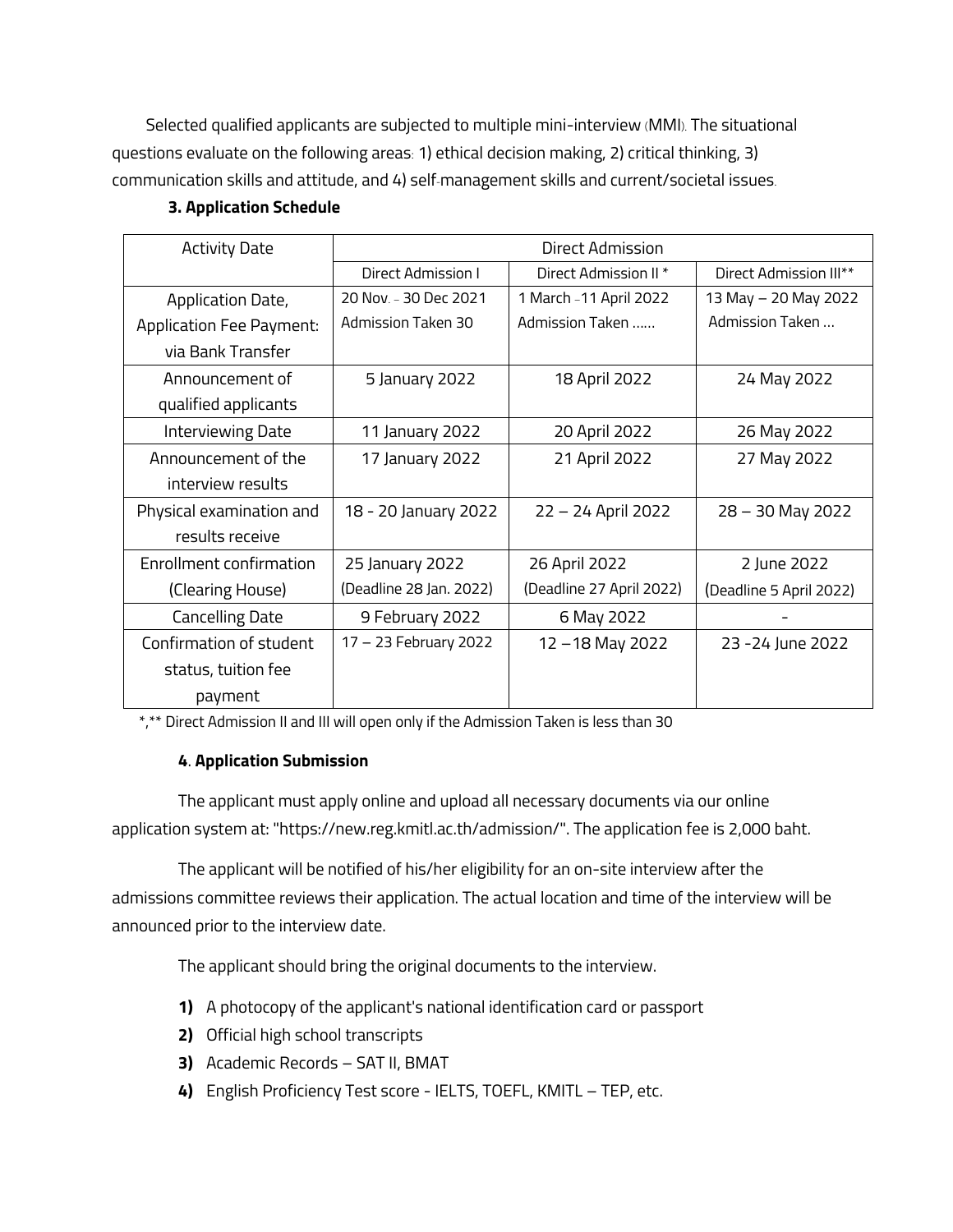- **5)** Placement test results (optional): submit available AP, IB Higher Level, A-Level, or any grade 12 equivalent placement test results.
- 6) Portfolios / Achievements (optional)

### **5. Tuition Fees**

Qualified applicants accepted as students of Doctor of Dental Surgery Program (International Program) must make a payment of 550,000 Baht per semester. Please note that the application payment is non-refundable.

### **6. Contact Information**

For additional information, please contact the office at School of Dentistry, KMITL

- 1) Phone +66(9) 50728540, +66(0)23298000 ext. 2189
- 2) E-mail: dent@kmitl.ac.th

3) Facebook: School of Dentistry, KMITL

4) Official website: http://www.dent.kmitl.ac.th/

### **Contact**

For further inquiries, please contact us at: Facebook: School of Dentistry, KMITL Website: https://www.dent.kmitl.ac.th/ Email: dent@kmitl.ac.th Tel: +66-9-50728540 (outside Thailand) 095-072-8540 (inside Thailand) 02-329-8000 ext. 2190 Address: School of Dentistry King Mongkut's Institute of Technology Ladkrabang The 55-Year Chalermprakiat Building, 8<sup>th</sup> floor 1 Chalong Krung 1 Alley Ladkrabang, Bangkok 10520 Thailand

\_\_\_\_\_\_\_\_\_\_\_\_\_\_\_\_\_\_\_\_\_\_\_\_\_\_\_\_\_\_\_\_\_\_\_\_\_\_\_\_\_\_\_\_\_\_\_\_\_\_\_\_\_\_\_\_\_\_\_\_

### **LIBRARY SERVICES**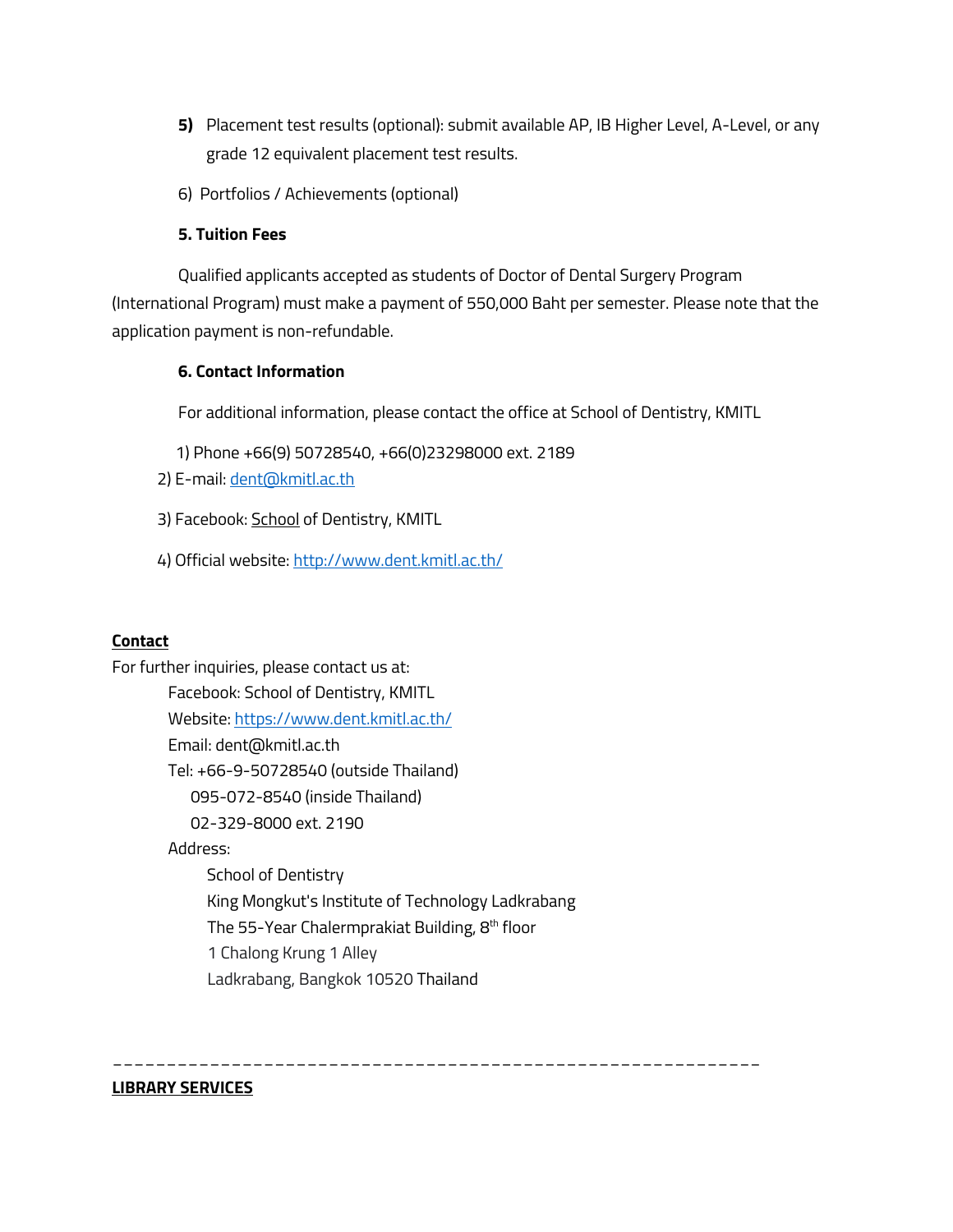One of the most important services is the library, as a powerhouse of knowledge for the convenient access of both students and faculty to books and other educational media.

The Central Library is a 4-story building covering 10,000 square meters, and houses 1,000 seats for various library activities.

### **Central Library Services**

The Central Library offers services including but not limited to:

- WebOPAC General Information search service
- Borrowing services
- **■** Interlibrary loan from other domestic universities
- **•** Delivery services of books and journals within campus
- § Internet services
- **•** Spaces for small group seminars
- **Information search services via VPN (KMITL SSL)**
- Access to the His Majesty the King Rama IV Honorable Hall
- **E** Access to the His Majesty the King Rama IV Honorable Memorandum Hall
- § Access to exhibition rooms
- § Visual Innovations services
- **True Vision Cable TV**
- **Visual Media Displayer for use or loan**

### **Library Hours**

- § *Regular Semester Days*
	- o Monday Friday from 8:30 AM to 8:00 PM
	- o Saturday Sunday from 9:00 AM to 5:00 PM
- § *Midterm or Final Examination Days*
	- o Monday Friday from 8:30 AM to 10:00 PM
- § *University Holidays*
	- o Monday Friday from 8:30 AM to 4:30 PM
	- o Saturday Sunday: closed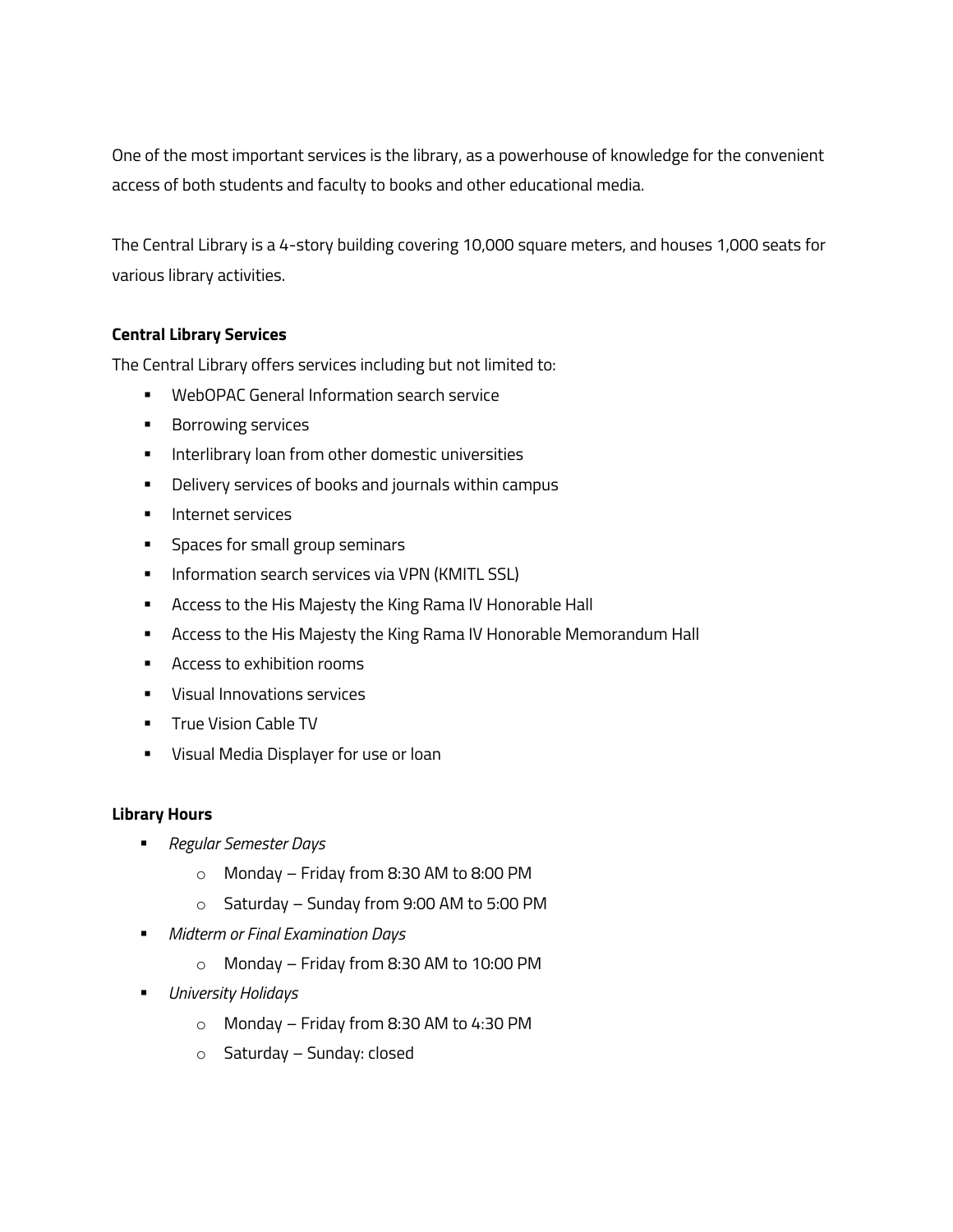### **Contact**

For more information, please contact the Call Center at 02 – 7373000 ext. 5082, 5084, or 5079.

\_\_\_\_\_\_\_\_\_\_\_\_\_\_\_\_\_\_\_\_\_\_\_\_\_\_\_\_\_\_\_\_\_\_\_\_\_\_\_\_\_\_\_\_\_\_\_\_\_\_\_\_\_\_\_\_\_\_\_\_

### **COMPUTER AND INTERNET SERVICES**

Modern computer and internet services have become essential resources in learning. KMITL acknowledges the importance of such services and provides a variety of access to them across the campus. Campus networks, wireless LAN, Wi-Fi, among others cover major areas of the campus. Central computer and network services can be accessed for both educational and recreational purposes at all major buildings including the Central Library, Faculties, Offices, and Dormitories.

The Computer Service Center of KMITL has provided computers and high-speed networks, including Wi-Fi and access points, covering major campus areas. Network services are accessible 24/7. The Computer Service Center also offers 24/7 access to additional educational computer rooms and licensed computer applications. Specialized training computer courses and activities can also be accessed at the available computer rooms.

\_\_\_\_\_\_\_\_\_\_\_\_\_\_\_\_\_\_\_\_\_\_\_\_\_\_\_\_\_\_\_\_\_\_\_\_\_\_\_\_\_\_\_\_\_\_\_\_\_\_\_\_\_\_\_\_\_\_\_\_

### **STUDENT DORMITORIES**

Dormitories are optional but available for students coming from distant areas. However, all dormitory residents must strictly adhere to institutional regulations to ensure that safety remains one of the foremost educational conditions.

Dormitory services at KMITL are dedicated to the welfare and safety of students and is managed by the Division of Student Affairs, Office of the Rector. Accommodations are available at economical rates.

### **Dormitory service is available to students with the following conditions:**

- 1. Current student at KMITL
- 2. Low-income background
- 3. Physical disability or congenital health problems (with a medical confirmation letter). Students with these conditions will have precedence over other applicants.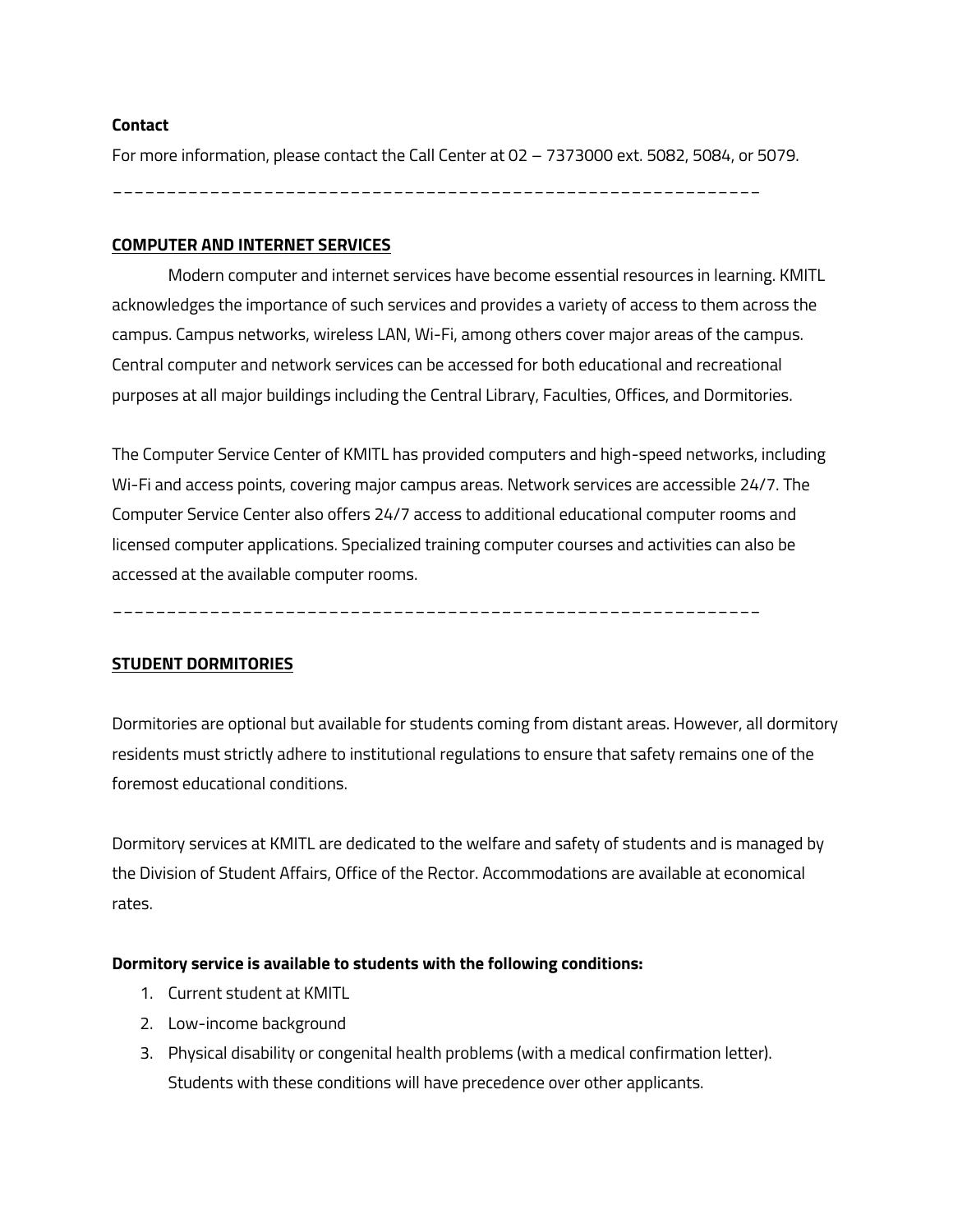4. Other conditions under the discretion of the institute. Official applications can be completed in-person at the Offices of Student Affairs in the respective faculties of the students.

### **Official documents required for application:**

- 1 legal photo of 1x1 inch size
- 1 copy of census record certification
- 1 official medical certificate (in case of congenital health problem)

Approval of eligible students will be reported at:

- Dormitory Office
- Offices of Student Affairs at the students' individual faculties
- The 1<sup>st</sup> floor of the Krom Luang Narathiwat Ratchanakar Building

For fees and further inquiry, please contact Student Affairs, Division of Student Affairs, the Office of the President at 02-737300 ext. 3330, 3635 3330, or 3635.

\_\_\_\_\_\_\_\_\_\_\_\_\_\_\_\_\_\_\_\_\_\_\_\_\_\_\_\_\_\_\_\_\_\_\_\_\_\_\_\_\_\_\_\_\_\_\_\_\_\_\_\_\_\_\_\_\_\_\_\_

### **HEALTH CENTER**

Heath services are under the management of the Faculty of Medicine, KMITL and are available to all students and personnel to uphold the well-being of the campus community. Activities are regularly scheduled to monitor students' and personnel's physical, emotional and social well-being.

### **Official Regulations on Utilizing the Health Service**

- **•** Users must be current KMITL students or personnel and must present valid IDs to the reception at the scheduled appointment times
- § For medication requests for special activities, a letter indicating the date, time, location, and number of attendees must be submitted for approval to the office of the vice president of Student Affairs, Division of Student Affairs, 4th floor of the Krom Luang Narathiwat Ratchanakarin Building at least 3 days prior to the event.
- For psychiatric consults, advance appointments must be presented at the Health Office,  $1^{st}$ Floor of the Royal Princess Sirindhorn Building during official hours.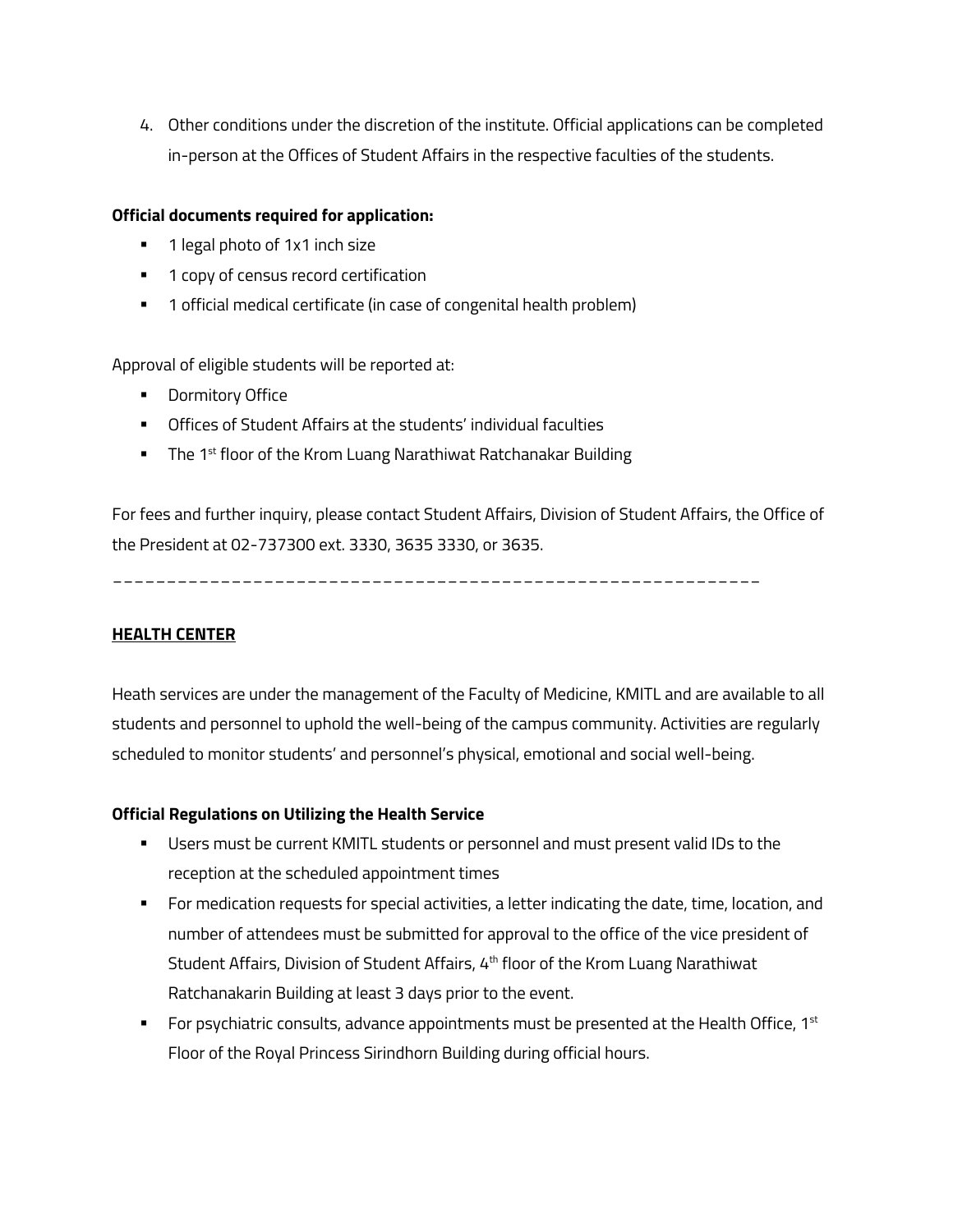### **Official Service Hours**

- § Medical examination appointments are available Monday Friday from 9:00 AM to 6:00 PM (Educational Official Days Only).
- § General Health Examinations are available Monday Friday from 9:30 AM to 11:00 AM, 11:30 AM to 2:00 PM (Educational Official Days Only).
- **•** Psychiatrist appointments are available Tuesdays and Wednesdays from 4:00 PM to 6:00 PM.

### **Services**

- § General health examinations and treatments
- Pharmacy
- § Psychiatric services
- Access to information on disease prevention and healthcare
- **•** Medical certificates
- Cooperation with local medical centers in case patients must be transferred for treatment
- § Coordination with external health centers for annual check-ups for Institute personnel
- Basic first aid training for students and personnel
- **In case of serious illness, a private medical room and bed will be provided along with care by a** professional nurse at all times.

For more information, please contact 0-2326-4387 ext. 3633 or 3634.

\_\_\_\_\_\_\_\_\_\_\_\_\_\_\_\_\_\_\_\_\_\_\_\_\_\_\_\_\_\_\_\_\_\_\_\_\_\_\_\_\_\_\_\_\_\_\_\_\_\_\_\_\_\_\_\_\_\_\_\_

### **SPORTS AND RECREATIONAL FACILITIES**

King Mongkut's Institute of Technology Ladkrabang provides access to the KMITL Sports Center for both students and campus personnel. The Sports Center hosts facilities for a variety of fitness activities including swimming, tennis, badminton, football, basketball, and more. The following exercise facilities are available:

### **Sport Center 1**